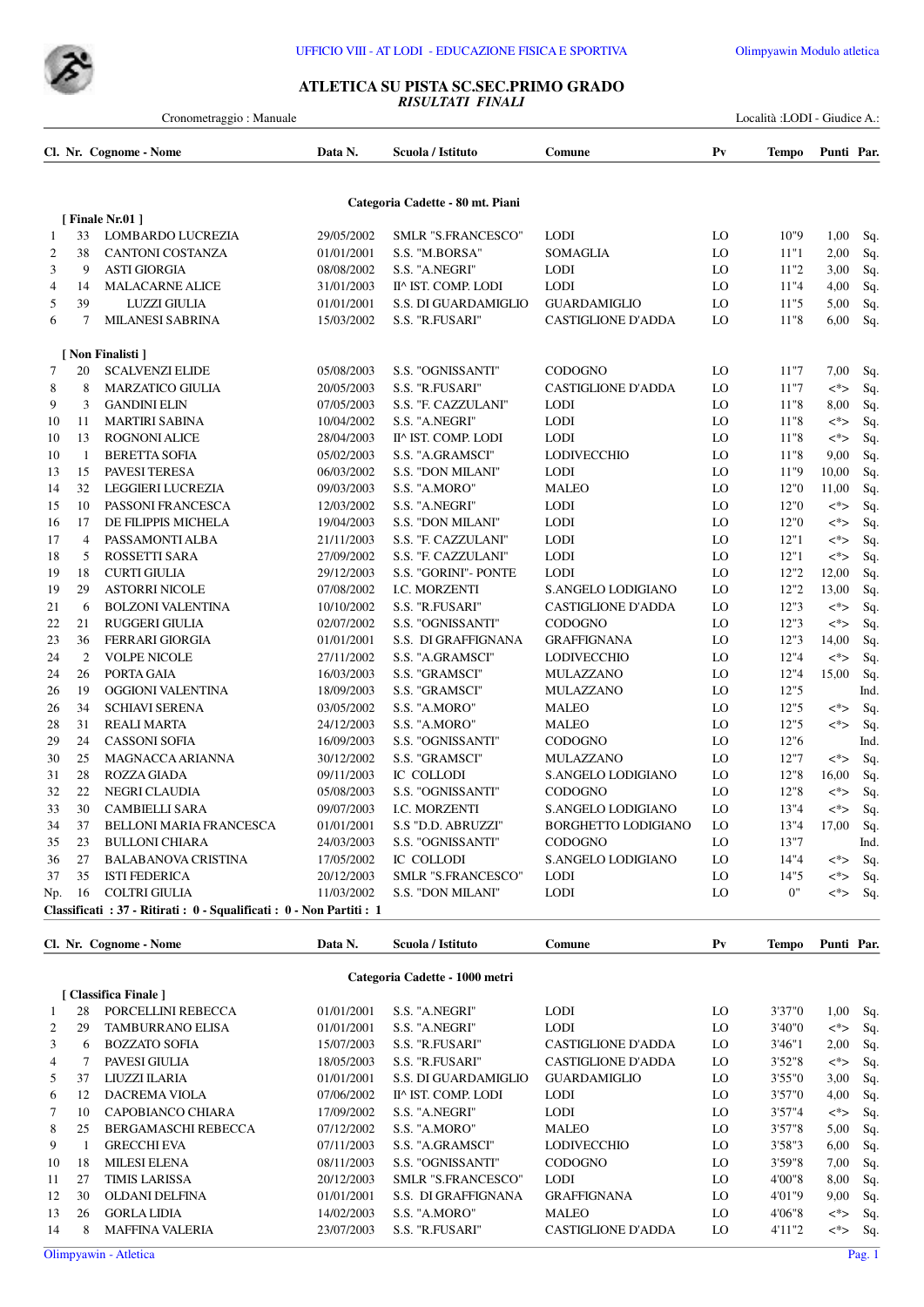|     |                | Cl. Nr. Cognome - Nome                                            | Data N.    | Scuola / Istituto              | Comune                    | $P_{V}$ | <b>Tempo</b> | Punti Par. |     |
|-----|----------------|-------------------------------------------------------------------|------------|--------------------------------|---------------------------|---------|--------------|------------|-----|
|     |                |                                                                   |            | Categoria Cadette - 1000 metri |                           |         |              |            |     |
|     |                | [ Classifica Finale segue]                                        |            |                                |                           |         |              |            |     |
| 15  | 13             | <b>ABBE EMMA</b>                                                  | 09/10/2002 | <b>S.S. "DON MILANI"</b>       | <b>LODI</b>               | LO      | 4'12"2       | 10,00      | Sq. |
| 16  | 16             | <b>MAZZOLA DENISE</b>                                             | 29/08/2003 | <b>S.S. "GORINI"- PONTE</b>    | <b>LODI</b>               | LO      | 4'12''3      | 11,00      | Sq. |
| 17  | 22             | CAREGNATO ALESSANDRA                                              | 08/07/2003 | S.S. "GRAMSCI"                 | <b>MULAZZANO</b>          | LO      | 4'13"9       | 12,00      | Sq. |
| 18  | 11             | RAFFALDI MARTA                                                    | 04/01/2002 | II^ IST. COMP. LODI            | <b>LODI</b>               | LO      | 4'14"3       | $\lt^*$    | Sq. |
| 19  | 5              | <b>NEGRI GIADA</b>                                                | 24/04/2003 | S.S. "F. CAZZULANI"            | <b>LODI</b>               | LO      | 4'15''7      | 13,00      | Sq. |
| 20  | 31             | <b>BRUNO MARIAGRAZIA</b>                                          | 01/01/2001 | S.S. DI GRAFFIGNANA            | <b>GRAFFIGNANA</b>        | LO      | 4'17"5       | $\lt^*$    | Sq. |
| 21  | 19             | <b>ANNONI CHIARA</b>                                              | 23/12/2003 | S.S. "OGNISSANTI"              | <b>CODOGNO</b>            | LO      | 4'17"6       | $\lt^*$    | Sq. |
| 22  | 14             | ORLANDELLI ANNACLARA                                              | 29/03/2002 | <b>S.S. "DON MILANI"</b>       | <b>LODI</b>               | LO      | 4'20"2       | <*>        | Sq. |
| 23  | 21             | <b>BOSELLI LAURA</b>                                              | 07/11/2003 | S.S. "GRAMSCI"                 | <b>MULAZZANO</b>          | LO      | 4'21"2       | $\lt^*$    | Sq. |
| 24  | 3              | ZANABONI GIORGIA                                                  | 05/07/2002 | S.S. "F. CAZZULANI"            | <b>LODI</b>               | LO      | 4'22"0       | $\lt^*$    | Sq. |
| 25  | 32             | <b>SIAS GIORGIA</b>                                               | 01/01/2001 | S.S. S.ROCCO/GUARD             | <b>SAN ROCCO AL PORTO</b> | LO      | 4'28"8       | 14,00      | Sq. |
| 26  | 33             | <b>CAPONETTO ANDREA</b>                                           | 01/01/2001 | S.S. S.ROCCO/GUARD             | <b>SAN ROCCO AL PORTO</b> | LO      | 4'29"8       | $\lt^*$    | Sq. |
| 27  | 34             | <b>BARBIERE EMMA</b>                                              | 01/01/2001 | S.S. "M.BORSA"                 | <b>SOMAGLIA</b>           | LO      | 4'30"9       | 15,00      | Sq. |
| 28  | 17             | <b>BRAMATO IRENE</b>                                              | 25/04/2003 | <b>S.S. "GORINI"- PONTE</b>    | <b>LODI</b>               | LO      | 4'33"3       | <*>        | Sq. |
| 29  | 35             | <b>MARIANI ARIANNA</b>                                            | 01/01/2001 | S.S. "M.BORSA"                 | <b>SOMAGLIA</b>           | LO      | 4'34"0       | $\lt^*$    | Sq. |
| 30  | $\overline{4}$ | PAGANI SOFIA                                                      | 15/03/2003 | S.S. "F. CAZZULANI"            | <b>LODI</b>               | LO      | 4'34"2       | $\lt^*$    | Sq. |
| 31  | $\overline{2}$ | CITTADINI MARTINA                                                 | 02/12/2003 | S.S. "A.GRAMSCI"               | <b>LODIVECCHIO</b>        | LO      | 4'37"5       | <*>        | Sq. |
| Rit | 36             | <b>VIGNALI MICHELLE</b>                                           | 01/01/2001 | S.S. DI GRAFFIGNANA            | <b>GRAFFIGNANA</b>        | LO      | 0"           | <*>        | Sq. |
| Rit | 24             | <b>TONALI CLAUDIA</b>                                             | 27/05/2002 | <b>I.C. MORZENTI</b>           | S.ANGELO LODIGIANO        | LO      | 0"           | 38,00      | Sq. |
| Np. | 9              | PORCELLINI REBECCA                                                | 03/12/2003 | S.S. "A.NEGRI"                 | <b>LODI</b>               | LO      | 0"           | $<^*>$     | Sq. |
| Np. | 15             | POLIZZI DENISE                                                    | 14/08/2003 | <b>S.S. "DON MILANI"</b>       | <b>LODI</b>               | LO      | 0"           | $\lt^*$    | Sq. |
| Np. | 20             | <b>BERTOLOTTI CAMILLA</b>                                         | 13/05/2002 | S.S. "OGNISSANTI"              | <b>CODOGNO</b>            | LO      | 0"           | $\lt^*$    | Sq. |
| Np. | 23             | ERIALTI VALENTINA                                                 | 03/08/2002 | <b>I.C. MORZENTI</b>           | S.ANGELO LODIGIANO        | LO      | 0"           | <*>        | Sq. |
|     |                | Classificati: 31 - Ritirati: 2 - Squalificati: 0 - Non Partiti: 4 |            |                                |                           |         |              |            |     |
|     |                |                                                                   |            |                                |                           |         |              |            |     |

|                |                | Cl. Nr. Cognome - Nome                                                | Data N.    | Scuola / Istituto                   | Comune                    | $P_{V}$ | <b>Tempo</b> | Punti Par |     |
|----------------|----------------|-----------------------------------------------------------------------|------------|-------------------------------------|---------------------------|---------|--------------|-----------|-----|
|                |                |                                                                       |            | Categoria Cadette - 80 mt. Ostacoli |                           |         |              |           |     |
|                |                | [ Classifica Finale ]                                                 |            |                                     |                           |         |              |           |     |
| -1             | 16             | <b>GUARNIERI MARTINA</b>                                              | 19/06/2003 | S.S. "GRAMSCI"                      | <b>MULAZZANO</b>          | LO      | 15"7         | 1,00      | Sq  |
| 2              | 18             | <b>GIOCONDI GAIA</b>                                                  | 20/08/2002 | S.S. "GRAMSCI"                      | <b>MULAZZANO</b>          | LO      | 16"3         |           | Ind |
| 3              | 6              | <b>MELIS NICOLE ALICE</b>                                             | 18/07/2003 | S.S. "A.NEGRI"                      | <b>LODI</b>               | LO      | 16"4         | 2,00      | Sq  |
| $\overline{4}$ | 20             | <b>BRUSCHI RACHELE</b>                                                | 14/09/2002 | S.S. "M.BORSA"                      | <b>SOMAGLIA</b>           | LO      | 16"6         | 3,00      | Sq  |
| 5              | $\overline{2}$ | DI GUIDA GLORIA                                                       | 27/06/2002 | S.S. "F. CAZZULANI"                 | <b>LODI</b>               | LO      | 16"8         | 4,00      | Sq  |
| 6              | 5              | <b>VICINI MICHELA</b>                                                 | 23/09/2003 | S.S. "A.NEGRI"                      | <b>LODI</b>               | LO      | 16"9         | $\lt^*$   | Sq  |
| 7              |                | <b>DACCO' CHIARA</b>                                                  | 08/02/2003 | S.S. "F. CAZZULANI"                 | <b>LODI</b>               | LO      | 17"0         | $\lt^*$   | Sq  |
| 8              | 4              | <b>CICCHETTI GIORGIA</b>                                              | 12/05/2002 | S.S. "R.FUSARI"                     | <b>CASTIGLIONE D'ADDA</b> | LO      | 18"0         | 5,00      | Sq  |
| 9              | 17             | <b>BOSELLI VALENTINA</b>                                              | 31/03/2002 | S.S. "GRAMSCI"                      | <b>MULAZZANO</b>          | LO      | 18"0         | $\lt^*$   | Sq  |
| 10             | 10             | ZANONCELLI MIRIAM                                                     | 03/06/2002 | <b>S.S. "DON MILANI"</b>            | <b>LODI</b>               | LO      | 18"0         | 6,00      | Sq  |
| 11             | 13             | NAZZARI LARA                                                          | 24/11/2003 | S.S. "OGNISSANTI"                   | <b>CODOGNO</b>            | LO      | 18"0         | 7,00      | Sq  |
| 12             | 12             | CAZZULANI CLARA                                                       | 27/03/2002 | S.S. "OGNISSANTI"                   | <b>CODOGNO</b>            | LO      | 18"1         | $\lt^*$   | Sq  |
| 13             | 9              | <b>ESPOSTI BENEDETTA</b>                                              | 18/06/2002 | <b>S.S. "DON MILANI"</b>            | <b>LODI</b>               | LO      | 18"3         | $\lt^*$   | Sq  |
| 14             | 11             | <b>RAPPA GIORGIA</b>                                                  | 23/01/2002 | <b>S.S. "DON MILANI"</b>            | <b>LODI</b>               | LO      | 18"5         | $\lt^*$   | Sq  |
| 15             | 15             | <b>SPAGNA DALILA</b>                                                  | 02/10/2003 | S.S. "OGNISSANTI"                   | <b>CODOGNO</b>            | LO      | 18"9         | <*>       | Sq  |
| 16             | 21             | <b>ERCOLI SARA</b>                                                    | 09/05/2003 | SMLR "S.FRANCESCO"                  | <b>LODI</b>               | LO      | 19"1         | 8,00      | Sq  |
| 17             | 3              | <b>SIGNORI SARA</b>                                                   | 26/09/2002 | S.S. "F. CAZZULANI"                 | <b>LODI</b>               | LO      | 19"2         | $\lt^*$   | Sq  |
| 18             | 14             | ANTARELLI ELEONORA                                                    | 05/04/2002 | S.S. "OGNISSANTI"                   | <b>CODOGNO</b>            | LO      | 19"3         |           | Ind |
| 19             | 7              | <b>CERASA GIULIA</b>                                                  | 26/06/2002 | II^ IST. COMP. LODI                 | <b>LODI</b>               | LO      | 20"4         | 9,00      | Sq  |
| Rit            | 22             | LOCATELLI MARIA CHIARA                                                | 01/01/2001 | <b>SMLR "S.FRANCESCO"</b>           | <b>LODI</b>               | LO      | 0"           | $\lt^*$   | Sq  |
| Np.            | 8              | PARMESANI FEDERICA                                                    | 03/05/2003 | II^ IST. COMP. LODI                 | <b>LODI</b>               | LO      | 0"           | $\lt^*$   | Sq  |
| Np.            | 19             | <b>ERCOLI SARA</b>                                                    | 09/05/2003 | SMLR "S.FRANCESCO"                  | <b>LODI</b>               | LO      | 0"           | $\lt^*$   | Sq  |
|                |                | Classificati : 19 - Ritirati : 1 - Squalificati : 0 - Non Partiti : 2 |            |                                     |                           |         |              |           |     |
|                |                |                                                                       |            |                                     |                           |         |              |           |     |
|                |                | Cl. Nr. Cognome - Nome                                                | Data N.    | Scuola / Istituto                   | Comune                    | $P_{V}$ | <b>Tempo</b> | Punti Par |     |

|             | Categoria Cadette - Staffetta 4 x 100<br>[ Classifica Finale ] |                                               |                           |             |    |        |      |     |  |  |  |  |
|-------------|----------------------------------------------------------------|-----------------------------------------------|---------------------------|-------------|----|--------|------|-----|--|--|--|--|
|             | 12                                                             | <b>SAN FRANCESCO</b>                          | <b>SMLR "S.FRANCESCO"</b> | <b>LODI</b> | LO | 1'00"1 | 1,00 | Sq. |  |  |  |  |
| $2^{\circ}$ | 13                                                             | ADA NEGRI                                     | S.S. "A.NEGRI"            | <b>LODI</b> | LO | 1'00"3 | 2,00 | Sq. |  |  |  |  |
| 3           | 8                                                              | OGGIONI GUARNIERI<br><b>MAGNACCA CORNETTI</b> | S.S. "GRAMSCI"            | MULAZZANO   | LO | 1'00"4 | 3,00 | Sq. |  |  |  |  |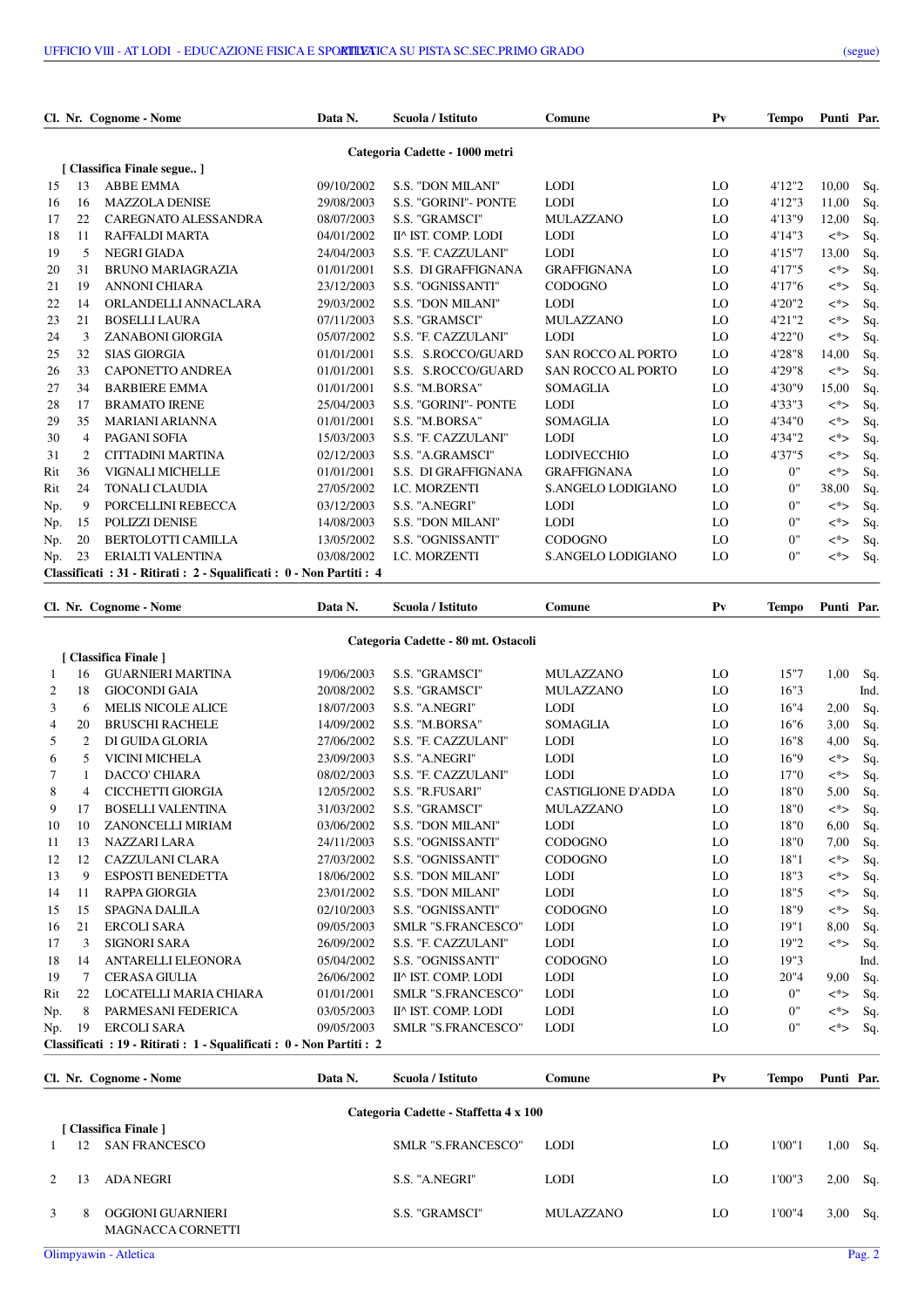|                |               | Cl. Nr. Cognome - Nome                                            | Data N. | Scuola / Istituto                     | Comune                    | $P_{V}$ | <b>Tempo</b> | Punti Par. |     |
|----------------|---------------|-------------------------------------------------------------------|---------|---------------------------------------|---------------------------|---------|--------------|------------|-----|
|                |               |                                                                   |         | Categoria Cadette - Staffetta 4 x 100 |                           |         |              |            |     |
|                |               | [ Classifica Finale segue]                                        |         |                                       |                           |         |              |            |     |
| $\overline{4}$ | 14            | <b>SOMAGLIA</b>                                                   |         | S.S. "M.BORSA"                        | <b>SOMAGLIA</b>           | LO      | 1'00"8       | 4,00       | Sq. |
| $\overline{4}$ | $\mathcal{F}$ | <b>MILANESI BONETTI</b><br>CICCHETTI BARBOGLIO                    |         | S.S. "R.FUSARI"                       | <b>CASTIGLIONE D'ADDA</b> | LO      | 1'00"8       | 5,00       | Sq. |
| 6              | 6             | PAVESI OMORUYI<br><b>COLOMBO CALO</b>                             |         | <b>S.S. "DON MILANI"</b>              | <b>LODI</b>               | LO      | 1'01''1      | 6,00       | Sq. |
| 7              | 2             | EF<br>GH                                                          |         | S.S. "F. CAZZULANI"                   | <b>LODI</b>               | LO      | 1'01"3       | 7,00       | Sq. |
| 15<br>8        |               | <b>SAN ROCCO</b>                                                  |         | S.S. S.ROCCO/GUARD                    | <b>SAN ROCCO AL PORTO</b> | LO      | 1'01"6       | 8,00       | Sq. |
| 9              | 7             | <b>SCALVENZI BERGAMASCHI</b><br><b>CAZZULANI SCALA</b>            |         | S.S. "OGNISSANTI"                     | <b>CODOGNO</b>            | LO      | 1'01"6       | 9,00       | Sq. |
| 10             | 9             | <b>ASTORRI ZUCCONI</b><br>VALSECCHI BENIGNO                       |         | <b>I.C. MORZENTI</b>                  | S.ANGELO LODIGIANO        | LO      | 1'01"9       | 10,00      | Sq. |
| 11             |               | <b>BERETTA DI LEO</b><br><b>SCOTTINI SPECIALE</b>                 |         | S.S. "A.GRAMSCI"                      | <b>LODIVECCHIO</b>        | LO      | 1'03"4       | 11,00      | Sq. |
| 12             | 10            | <b>SCHIAVI SERENA</b>                                             |         | S.S. "A.MORO"                         | <b>MALEO</b>              | LO      | 1'03"9       | 12,00      | Sq. |
| 13             | 5             | <b>MALACARNE FORMENTI</b><br>PARMESANI RAFFALDI ALICE             |         | II^ IST. COMP. LODI                   | <b>LODI</b>               | LO      | 1'06"2       | 13,00      | Sq. |
| Np.            | 4             | <b>ASTI GIORGIA</b>                                               |         | S.S. "A.NEGRI"                        | <b>LODI</b>               | LO      | 0"           | <*>        | Sq. |
| Np.<br>11      |               | LOMBARDO LUCREZ BARBIERI ELENA<br>LOCATELLI MARIA NGO TCHANG ANAI |         | <b>SMLR "S.FRANCESCO"</b>             | <b>LODI</b>               | LO      | 0"           | $\lt^*$    | Sq. |
|                |               | Classificati: 13 - Ritirati: 0 - Squalificati: 0 - Non Partiti: 2 |         |                                       |                           |         |              |            |     |

|                |                             | Data N.                                                         | Scuola / Istituto         | Comune                                                                                                     | $P_{V}$ |      |                             | Punti Par.                                                 |            |
|----------------|-----------------------------|-----------------------------------------------------------------|---------------------------|------------------------------------------------------------------------------------------------------------|---------|------|-----------------------------|------------------------------------------------------------|------------|
|                |                             |                                                                 |                           |                                                                                                            |         |      |                             |                                                            |            |
|                |                             |                                                                 |                           |                                                                                                            |         |      |                             |                                                            |            |
| 16             | <b>CORNETTI ELISA</b>       | 03/10/2002                                                      | S.S. "GRAMSCI"            | <b>MULAZZANO</b>                                                                                           | LO      | 1.30 | $\overline{\phantom{a}}$    | 1,00                                                       | Sq.        |
| 6              | DOSSENA ALESSANDRA          | 21/05/2002                                                      | S.S. "A.NEGRI"            | <b>LODI</b>                                                                                                | LO      | 1.30 | $\overline{\phantom{a}}$    | 2,00                                                       | Sq.        |
| 10             | <b>COLOMBO SARA</b>         | 28/03/2002                                                      | <b>S.S. "DON MILANI"</b>  | <b>LODI</b>                                                                                                | LO      | 1.30 |                             | 3,00                                                       | Sq.        |
| 7              | PASOUINI ARIANNA            | 01/04/2002                                                      | S.S. "A.NEGRI"            | <b>LODI</b>                                                                                                | LO      | 1.30 |                             | <*>                                                        | Sq.        |
| 15             | <b>CAREGNATO GIORGIA</b>    | 04/03/2002                                                      | S.S. "GRAMSCI"            | <b>MULAZZANO</b>                                                                                           | LO      | 1.25 | $\mathcal{L}_{\mathcal{A}}$ | $<^*>$                                                     | Sq.        |
| 17             | <b>VALSECCHI GIADA</b>      | 04/01/2002                                                      | <b>I.C. MORZENTI</b>      | S.ANGELO LODIGIANO                                                                                         | LO      | 1.25 | $\sim$                      | $\lt^*$                                                    | Sq.        |
| 12             | CAMPAGNOLI BENEDETTA        | 18/07/2002                                                      | S.S. "OGNISSANTI"         | <b>CODOGNO</b>                                                                                             | LO      | 1.25 | $\sim$                      | 4,00                                                       | Sq.        |
| 18             | <b>MINESTRA GLORIA</b>      | 09/05/2002                                                      | I.C. MORZENTI             | S.ANGELO LODIGIANO                                                                                         | LO      | 1.25 | $\overline{\phantom{a}}$    | 5,00                                                       | Sq.        |
| 23             | <b>CENTENARO ALICE</b>      | 01/01/2001                                                      | S.S. "F. CAZZULANI"       | <b>LODI</b>                                                                                                | LO      | 1.25 | $\sim$                      | 6,00                                                       | Sq.        |
| 3              | <b>CASTELLI GRETA</b>       | 01/12/2002                                                      | S.S. "F. CAZZULANI"       | <b>LODI</b>                                                                                                | LO      | 1.20 | $\overline{\phantom{a}}$    | $\lt^*$                                                    | Sq.        |
| 5              | <b>ZAMPRONI NICOLE</b>      | 21/06/2002                                                      | S.S. "R.FUSARI"           | <b>CASTIGLIONE D'ADDA</b>                                                                                  | LO      | 1.20 | $\sim$                      | <*>                                                        | Sq.        |
| $\overline{4}$ | <b>DOSIO VERONICA</b>       | 01/10/2002                                                      | S.S. "R.FUSARI"           | <b>CASTIGLIONE D'ADDA</b>                                                                                  | LO      | 1.20 | $\mathcal{L}_{\mathcal{A}}$ | 7,00                                                       | Sq.        |
| 24             | <b>OHKOURI ISRAE</b>        | 01/01/2001                                                      | S.S. S.ROCCO/GUARD        | SAN ROCCO AL PORTO                                                                                         | LO      | 1.20 | $\sim$                      | 8,00                                                       | Sq.        |
| 11             | <b>GAMBO BRENDA</b>         | 30/04/2002                                                      | S.S. "DON MILANI"         | <b>LODI</b>                                                                                                | LO      | 1.15 | $\sim$                      | $<^*>$                                                     | Sq.        |
| 13             | <b>CORDONI LUDOVICA</b>     | 18/06/2003                                                      | S.S. "OGNISSANTI"         | <b>CODOGNO</b>                                                                                             | LO      | 1.15 | $\overline{a}$              | $\lt^*$                                                    | Sq.        |
| 1              | DI LEO AURORA               | 03/08/2003                                                      | S.S. "A.GRAMSCI"          | <b>LODIVECCHIO</b>                                                                                         | LO      | 1.15 | $\mathcal{L}_{\mathcal{A}}$ | 9,00                                                       | Sq.        |
| 21             | <b>CREMASCOLI FRANCESCA</b> | 18/06/2002                                                      | <b>SMLR "S.FRANCESCO"</b> | <b>LODI</b>                                                                                                | LO      | 1.15 | $\overline{\phantom{a}}$    | 10,00                                                      | Sq.        |
| 25             | <b>SCARPA ALESSANDRA</b>    | 01/01/2001                                                      | II^ IST. COMP. LODI       | <b>LODI</b>                                                                                                | LO      | 1.15 | $\overline{\phantom{a}}$    | 11,00                                                      | Sq.        |
| 26             | <b>SOZZI GAIA</b>           | 01/01/2001                                                      | S.S. "M.BORSA"            | <b>SOMAGLIA</b>                                                                                            | LO      | 1.15 | $\overline{\phantom{a}}$    | 12,00                                                      | Sq.        |
| 2              | <b>CORDONI GIULIA</b>       | 22/02/2002                                                      | S.S. "A.GRAMSCI"          | <b>LODIVECCHIO</b>                                                                                         | LO      |      | $\sim$                      | $<^*>$                                                     | Sq.        |
| 19             | PASHAJ ILARIA               | 29/03/2002                                                      | S.S. "A.MORO"             | <b>MALEO</b>                                                                                               | LO      |      | $\overline{a}$              | $<^*>$                                                     | Sq.        |
| 22             | <b>SIMEON SOFIA</b>         | 25/02/2003                                                      | SMLR "S.FRANCESCO"        | <b>LODI</b>                                                                                                | LO      |      | ÷                           | <*>                                                        | Sq.        |
| 27             | <b>FERRARINI BEATRICE</b>   | 01/01/2001                                                      | S.S. S.ROCCO/GUARD        | SAN ROCCO AL PORTO                                                                                         | LO      |      | $\sim$                      | $<^*>$                                                     | Sq.        |
| 28             | <b>LAI JAMEI</b>            | 01/01/2001                                                      | II^ IST. COMP. LODI       | <b>LODI</b>                                                                                                | LO      |      | $\sim$                      | <*>                                                        | Sq.        |
| 20             | <b>GALLI EMMA</b>           | 31/10/2003                                                      | S.S. "A.MORO"             | <b>MALEO</b>                                                                                               | LO      |      | $\sim$                      | 28,00                                                      | Sq.        |
| 8              | FORMENTI MARTINA            | 18/01/2003                                                      | II^ IST. COMP. LODI       | <b>LODI</b>                                                                                                | LO      |      | $\overline{\phantom{a}}$    | $\lt^*$                                                    | Sq.        |
| 9              | <b>LAI JIAMEI</b>           | 10/03/2002                                                      | II^ IST. COMP. LODI       | <b>LODI</b>                                                                                                | LO      |      |                             | $<^*>$                                                     | Sq.        |
| 14             | <b>CASSONI SOFIA</b>        | 16/09/2003                                                      | S.S. "OGNISSANTI"         | <b>CODOGNO</b>                                                                                             | LO      |      |                             |                                                            | Ind.       |
|                |                             |                                                                 |                           |                                                                                                            |         |      |                             |                                                            |            |
|                |                             | Data N.                                                         | Scuola / Istituto         |                                                                                                            | $P_{V}$ |      |                             |                                                            |            |
|                |                             | Cl. Nr. Cognome - Nome<br>[Finalisti]<br>Cl. Nr. Cognome - Nome |                           | Categoria Cadette - Salto in Alto<br>Classificati : 19 - Ritirati : 0 - Squalificati : 6 - Non Partiti : 3 | Comune  |      |                             | $Mis.P - F$<br>$1 - 00$<br>$2 - 00$<br>Mis./2 $\degree$ M. | Punti Par. |

**Categoria Cadette - Salto in Lungo**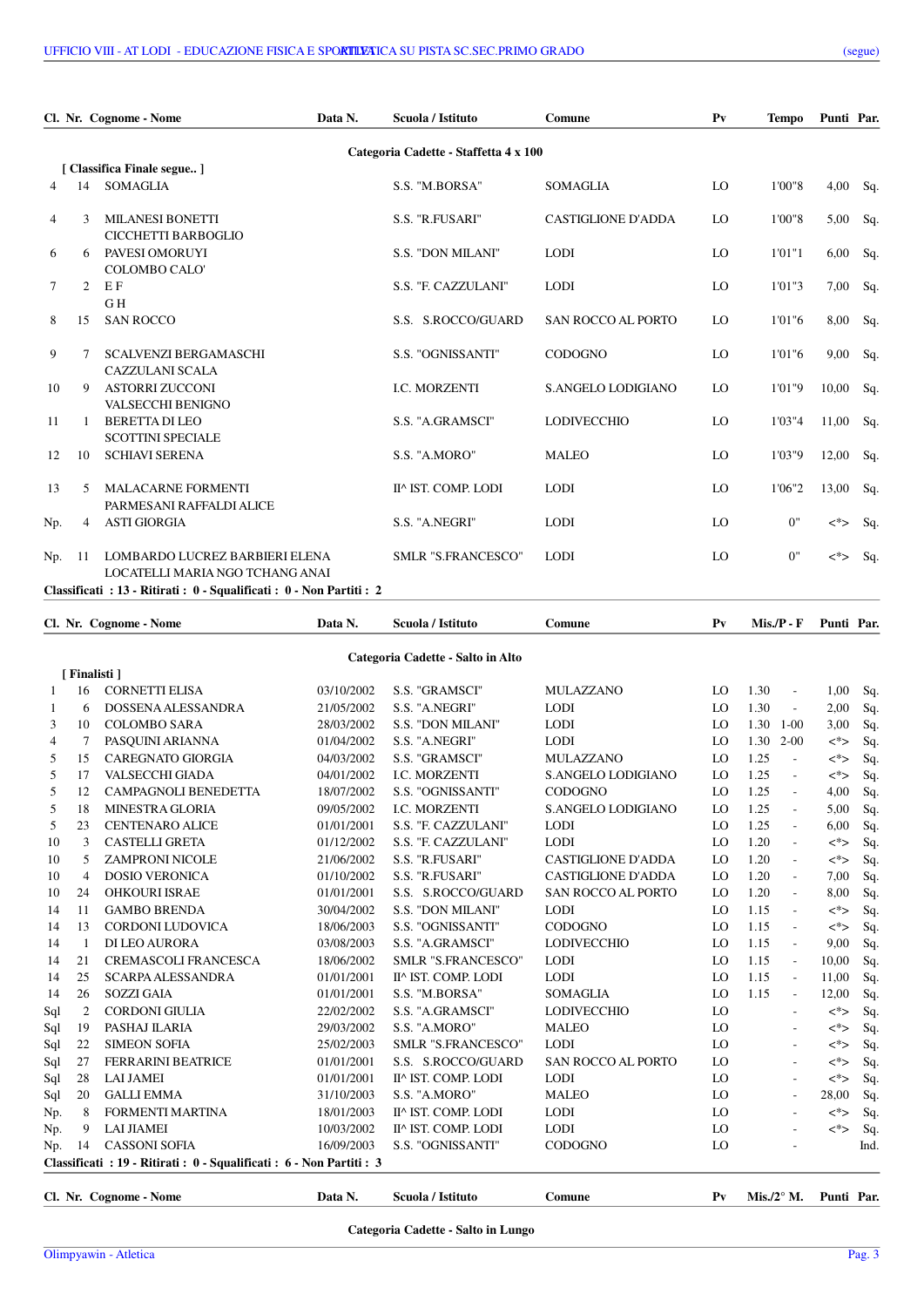|     |                | Cl. Nr. Cognome - Nome                                                | Data N.    | Scuola / Istituto                  | Comune                     | $P_{V}$ | Mis./2 $\mathrm{^{\circ}}$ M. | Punti Par. |      |
|-----|----------------|-----------------------------------------------------------------------|------------|------------------------------------|----------------------------|---------|-------------------------------|------------|------|
|     |                |                                                                       |            | Categoria Cadette - Salto in Lungo |                            |         |                               |            |      |
|     |                | [ Finalisti segue ]                                                   |            |                                    |                            |         |                               |            |      |
|     | [ Finalisti ]  |                                                                       |            |                                    |                            |         |                               |            |      |
| 1   | 11             | OMORUYI OGHOSASERE LOVE                                               | 25/08/2002 | <b>S.S. "DON MILANI"</b>           | <b>LODI</b>                | LO      | 4.47                          | 1,00       | Sq.  |
| 2   | 15             | <b>SCALA GIORGIA</b>                                                  | 04/03/2002 | S.S. "OGNISSANTI"                  | <b>CODOGNO</b>             | LO      | 4.21                          | 2,00       | Sq.  |
| 3   | 3              | <b>GALVAN SARA</b>                                                    | 18/05/2002 | S.S. "F. CAZZULANI"                | <b>LODI</b>                | LO      | 3.95                          | 3,00       | Sq.  |
| 4   | 27             | NGO TCHANG ANAIS DOROTHEE                                             | 25/08/2002 | SMLR "S.FRANCESCO"                 | <b>LODI</b>                | LO      | 3.74                          | 4,00       | Sq.  |
| 5   | $\overline{4}$ | ROSSI MEL CLAUDIA                                                     | 02/05/2002 | S.S. "F. CAZZULANI"                | <b>LODI</b>                | LO      | 3.68                          | $\lt^*$    | Sq.  |
| 6   | 1              | <b>SCOTTINI IRENE</b>                                                 | 03/01/2002 | S.S. "A.GRAMSCI"                   | <b>LODIVECCHIO</b>         | LO      | 3.59                          | 5,00       | Sq.  |
| 7   | 24             | <b>BRUSCHI ADELE</b>                                                  | 28/07/2003 | S.S. "A.MORO"                      | <b>MALEO</b>               | LO      | 3.50                          | 6,00       | Sq.  |
| 8   | 13             | <b>FORLANI BIANCA</b>                                                 | 15/03/2003 | S.S. "GORINI"- PONTE               | <b>LODI</b>                | LO      | 3.47                          | 7,00       | Sq.  |
| 9   | 23             | <b>MALAGNI MATILDE</b>                                                | 09/03/2002 | I.C. MORZENTI                      | S.ANGELO LODIGIANO         | LO      | 3.46                          | 8,00       | Sq.  |
| 10  | 7              | RAMELLA CHIARA                                                        | 05/06/2002 | S.S. "A.NEGRI"                     | <b>LODI</b>                | LO      | 3.45                          | 9,00       | Sq.  |
| 11  | 5              | <b>BARBOGLIO CHIARA</b>                                               | 04/07/2002 | S.S. "R.FUSARI"                    | <b>CASTIGLIONE D'ADDA</b>  | LO      | 3.40                          | 10,00      | Sq.  |
| 12  | 16             | <b>COGNI SARA</b>                                                     | 12/06/2002 | S.S. "OGNISSANTI"                  | <b>CODOGNO</b>             | LO      | 3.39                          | $\lt^*$    | Sq.  |
| 13  | 14             | PIETROPAOLO IRENE                                                     | 25/03/2002 | S.S. "GORINI"- PONTE               | <b>LODI</b>                | LO      | 3.37                          | <*>        | Sq.  |
| 14  | 6              | <b>ZAMBONI SONIA</b>                                                  | 13/07/2003 | S.S. "R.FUSARI"                    | <b>CASTIGLIONE D'ADDA</b>  | LO      | 3.33                          | $<^*>$     | Sq.  |
| 15  | 12             | <b>CARDINALE BEATRICE</b>                                             | 12/04/2002 | <b>S.S. "DON MILANI"</b>           | <b>LODI</b>                | LO      | 3.30                          | <*>        | Sq.  |
| 16  | 17             | LEBCHARA YASMIN                                                       | 05/07/2003 | S.S. "OGNISSANTI"                  | <b>CODOGNO</b>             | LO      | 3.23                          |            | Ind. |
| 16  | 28             | <b>ROGNONI ALICE</b>                                                  | 01/01/2001 | S.S. DI S.MARTINO                  | <b>S.MARTINO IN STRADA</b> | LO      | 3.23                          | 11,00      | Sq.  |
| 18  | 22             | <b>ZUCCONI ALICE</b>                                                  | 14/06/2003 | <b>I.C. MORZENTI</b>               | S.ANGELO LODIGIANO         | LO      | 3.22                          | $<^*>$     | Sq.  |
| 18  | 18             | DI MODUGNO SILVIA                                                     | 19/06/2002 | S.S. "GRAMSCI"                     | <b>MULAZZANO</b>           | LO      | 3.22                          | 12,00      | Sq.  |
| 20  | 29             | POGGI AURORA                                                          | 01/01/2001 | S.S. "M.BORSA"                     | SOMAGLIA                   | LO      | 3.17                          | 13,00      | Sq.  |
| 21  | 2              | LUZZARDI YLENIA                                                       | 22/09/2003 | S.S. "A.GRAMSCI"                   | <b>LODIVECCHIO</b>         | LO      | 3.14                          | <*>        | Sq.  |
| 22  | 8              | ROSSI ALESSANDRA                                                      | 21/03/2002 | S.S. "A.NEGRI"                     | <b>LODI</b>                | LO      | 3.13                          | <*>        | Sq.  |
| 23  | 20             | <b>SGRILLETTI CHIARA</b>                                              | 14/11/2003 | S.S. "GRAMSCI"                     | MULAZZANO                  | LO      | 3.00                          |            | Ind. |
| 24  | 30             | <b>BATTAGLIA GIULIA</b>                                               | 01/01/2001 | <b>IC COLLODI</b>                  | S.ANGELO LODIGIANO         | LO      | 2.92                          | 14,00      | Sq.  |
| 25  | 25             | <b>MARINONI CAMILLA</b>                                               | 24/07/2002 | S.S. "A.MORO"                      | MALEO                      | LO      | 2.91                          | <*>        | Sq.  |
| 26  | 31             | <b>CARDIN GIORGIA</b>                                                 | 01/01/2001 | S.S. S.ROCCO/GUARD                 | <b>SAN ROCCO AL PORTO</b>  | LO      | 2.89                          | 15,00      | Sq.  |
| 27  | 33             | <b>GAZZOLA AURORA</b>                                                 | 01/01/2001 | S.S. DI S.MARTINO                  | <b>S.MARTINO IN STRADA</b> | LO      | 2.81                          | $\lt^*$    | Sq.  |
| 27  | 32             | <b>SCOTTINI MARIA</b>                                                 | 01/01/2001 | S.S. DI GRAFFIGNANA                | <b>GRAFFIGNANA</b>         | LO      | 2.81                          | 16,00      | Sq.  |
| 29  | 21             | VIGORELLI ALESSIA                                                     | 06/12/2003 | <b>IC COLLODI</b>                  | S.ANGELO LODIGIANO         | LO      | 2.67                          | $\lt^*$    | Sq.  |
| 30  | 34             | AUSTONI ALESSANDRA                                                    | 01/01/2001 | S.S. "M.BORSA"                     | SOMAGLIA                   | LO      | 2.58                          | $\lt^*$    | Sq.  |
| 31  | 26             | <b>TIMIS LARISSA</b>                                                  | 09/06/2002 | <b>SMLR "S.FRANCESCO"</b>          | <b>LODI</b>                | LO      | 2.31                          | <*>        | Sq.  |
| Np. | 9              | RAFFALDI ALICE                                                        | 04/01/2002 | II^ IST. COMP. LODI                | <b>LODI</b>                | LO      |                               | <*>        | Sq.  |
| Np. | 10             | <b>GAZZOLA AURORA</b>                                                 | 22/09/2002 | II^ IST. COMP. LODI                | <b>LODI</b>                | LO      |                               | <*>        | Sq.  |
| Np. | 19             | OGGIONI VALENTINA                                                     | 18/09/2003 | S.S. "GRAMSCI"                     | MULAZZANO                  | LO      |                               | <*>        | Sq.  |
|     |                | Classificati : 31 - Ritirati : 0 - Squalificati : 0 - Non Partiti : 3 |            |                                    |                            |         |                               |            |      |

 **[ Finalisti ]**

**Categoria Cadette - Getto del Peso Kg. 3**

**Cl. Nr. Cognome - Nome Data N. Scuola / Istituto Comune Pv Mis./2° M. Punti Par.**

|    | 16             | BERGAMASCHI CAMILLA        | 13/08/2002 | S.S. "OGNISSANTI"        | <b>CODOGNO</b>            | LO. | 9.10 | 1,00     | Sq. |
|----|----------------|----------------------------|------------|--------------------------|---------------------------|-----|------|----------|-----|
| 2  | $\overline{4}$ | <b>KANGNI DEDE IRIS</b>    | 06/05/2002 | S.S. "F. CAZZULANI"      | <b>LODI</b>               | LO  | 8.98 | 2,00     | Sq. |
| 3  | 26             | <b>FEDELE EMANUELA</b>     | 03/12/2002 | <b>I.C. MORZENTI</b>     | S.ANGELO LODIGIANO        | LO  | 8.56 | 3,00     | Sq. |
| 4  | 8              | <b>DACOSTO ILARIA</b>      | 24/04/2002 | S.S. "A.NEGRI"           | <b>LODI</b>               | LO  | 8.19 | 4,00     | Sq. |
| 5  | 5              | <b>TANSINI FRANCESCA</b>   | 12/06/2002 | S.S. "F. CAZZULANI"      | <b>LODI</b>               | LO  | 7.82 | $\lt^*$  | Sq. |
| 6  | 32             | <b>BOIOCCHI ADELE</b>      | 01/01/2001 | S.S. S.ROCCO/GUARD       | SAN ROCCO AL PORTO        | LO  | 7.58 | 5,00 Sq. |     |
| 7  | 28             | <b>VERDELLI ERIKA</b>      | 23/12/2002 | S.S. "A.MORO"            | MALEO                     | LO  | 7.55 | 6,00     | Sq. |
| 8  | 33             | <b>FIGONI SILVIA</b>       | 01/01/2001 | S.S. S.ROCCO/GUARD       | SAN ROCCO AL PORTO        | LO  | 7.43 | <*>      | Sq. |
| 9  | 27             | <b>SCARFATO ALESSANDRA</b> | 02/04/2002 | <b>I.C. MORZENTI</b>     | S.ANGELO LODIGIANO        | LO  | 7.31 | <*>      | Sq. |
| 9  | 14             | <b>BUZZI GRETA ELENA</b>   | 16/02/2002 | S.S. "GORINI"- PONTE     | <b>LODI</b>               | LO  | 7.31 | 7,00     | Sq. |
| 11 | 18             | <b>AMORUSO NICOLE</b>      | 05/01/2002 | S.S. "OGNISSANTI"        | <b>CODOGNO</b>            | LO  | 7.04 |          | Ind |
| 12 | 25             | MOSCHETTA VALENTINA MICH   | 15/05/2002 | <b>IC COLLODI</b>        | S.ANGELO LODIGIANO        | LO  | 7.02 | 8,00     | Sq. |
| 13 | 24             | <b>ORLANDI ELISA</b>       | 20/03/2002 | IC COLLODI               | S.ANGELO LODIGIANO        | LO  | 7.00 | <*>      | Sq. |
| 14 |                | PRETE LETIZIA              | 06/06/2002 | S.S. "R.FUSARI"          | <b>CASTIGLIONE D'ADDA</b> | LO  | 6.95 | 9,00     | Sq. |
| 15 | 23             | <b>MALTESE MARTINA</b>     | 15/05/2002 | S.S. "GRAMSCI"           | <b>MULAZZANO</b>          | LO  | 6.78 | 10,00    | Sq. |
| 16 | 34             | <b>LORI ARIANNA</b>        | 01/01/2001 | S.S. "M.BORSA"           | <b>SOMAGLIA</b>           | LO  | 6.66 | 11,00    | Sq. |
| 17 | 22             | <b>BLANDINO VALENTINA</b>  | 26/04/2003 | S.S. "GRAMSCI"           | <b>MULAZZANO</b>          | LO. | 6.64 | $\lt^*$  | Sq. |
| 18 |                | <b>BONVISSUTO GIULIA</b>   | 28/05/2002 | S.S. "A.GRAMSCI"         | <b>LODIVECCHIO</b>        | LO  | 6.57 | 12,00    | Sq. |
| 19 | 12             | <b>IACUBINO SARA</b>       | 03/04/2002 | <b>S.S. "DON MILANI"</b> | <b>LODI</b>               | LO  | 6.52 | 13,00    | Sq. |
| 20 | 29             | <b>TONANI NADIA</b>        | 15/01/2002 | S.S. "A.MORO"            | MALEO                     | LO  | 6.40 | <*>      | Sq. |
| 21 | $\overline{c}$ | <b>SPECIALE AMBRA</b>      | 16/09/2002 | S.S. "A.GRAMSCI"         | <b>LODIVECCHIO</b>        | LO  | 6.16 | <*>      | Sq. |
| 22 | 6              | <b>SPOTTI GIULIA</b>       | 05/03/2003 | S.S. "R.FUSARI"          | <b>CASTIGLIONE D'ADDA</b> | LO  | 6.13 | <*>      | Sq. |
|    |                |                            |            |                          |                           |     |      |          |     |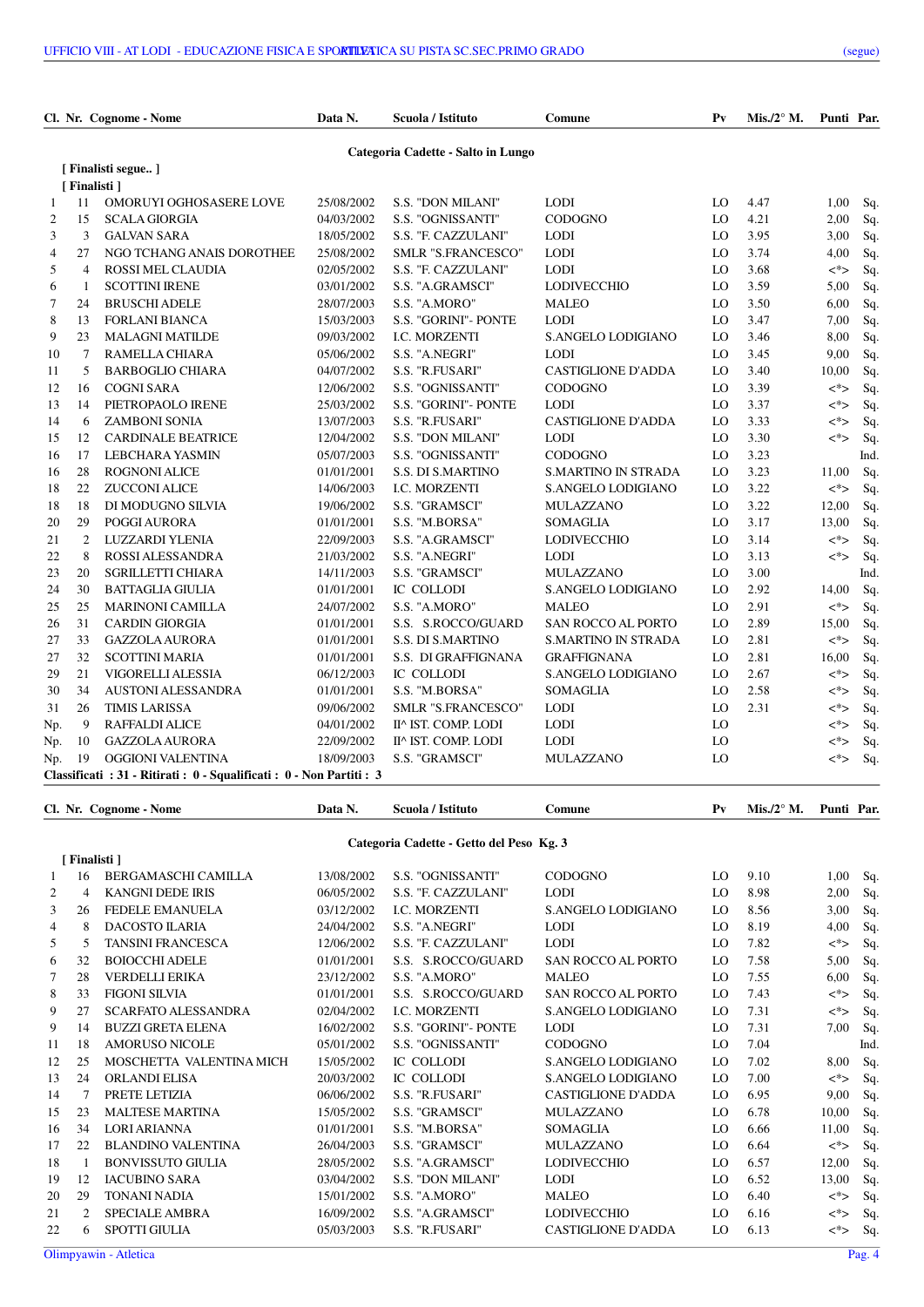|     |    | Cl. Nr. Cognome - Nome                                            | Data N.    | Scuola / Istituto                        | Comune             | $P_{V}$ | Mis./2 $\degree$ M. | Punti Par. |      |
|-----|----|-------------------------------------------------------------------|------------|------------------------------------------|--------------------|---------|---------------------|------------|------|
|     |    |                                                                   |            | Categoria Cadette - Getto del Peso Kg. 3 |                    |         |                     |            |      |
|     |    | Finalisti segue                                                   |            |                                          |                    |         |                     |            |      |
| 23  | 35 | <b>CARDARONE ANDREA</b>                                           | 01/01/2001 | II^ IST. COMP. LODI                      | <b>LODI</b>        | LO.     | 5.73                | 14,00      | Sq.  |
| 24  | 9  | <b>COLOGNA SABRINA</b>                                            | 05/07/2003 | S.S. "A.NEGRI"                           | <b>LODI</b>        | LO      | 5.58                | $\lt^*$    | Sq.  |
| 25  | 13 | <b>CHOUKROUN MARTINA</b>                                          | 20/03/2002 | <b>S.S. "DON MILANI"</b>                 | <b>LODI</b>        | LO.     | 5.17                | <*>        | Sq.  |
| 26  | 15 | <b>GRECHI SHAKIRACRISTINA</b>                                     | 17/10/2002 | S.S. "GORINI"- PONTE                     | <b>LODI</b>        | LO      | 4.60                | <*>        | Sq.  |
| 27  | 30 | <b>CECCHIN SERENA</b>                                             | 17/11/2002 | <b>SMLR "S.FRANCESCO"</b>                | <b>LODI</b>        | LO      | 3.98                | 15,00      | Sq.  |
| 28  | 31 | VARGAS CONDOR SIBYL DEL PILAR 22/07/2002                          |            | <b>SMLR "S.FRANCESCO"</b>                | <b>LODI</b>        | LO      | 2.96                | $\lt^*$    | Sq.  |
| Np. | 3  | <b>DENI GRETA</b>                                                 | 21/01/2002 | S.S. "A.GRAMSCI"                         | <b>LODIVECCHIO</b> | LO      |                     |            | Ind  |
| Np. | 10 | FERRA ZUFFETTI GIULIA                                             | 11/04/2003 | II^ IST. COMP. LODI                      | <b>LODI</b>        | LO.     |                     | <*>        | Sq.  |
| Np. | 11 | <b>CARDAMONE ANDREA</b>                                           | 10/04/2002 | II^ IST. COMP. LODI                      | <b>LODI</b>        | LO      |                     | <*>        | Sq.  |
| Np. | 17 | DADDA MARTINA                                                     | 08/08/2002 | S.S. "OGNISSANTI"                        | <b>CODOGNO</b>     | LO      |                     | $\lt^*$    | Sq.  |
| Np. | 19 | <b>MUSSARI GRETA</b>                                              | 22/05/2003 | S.S. "OGNISSANTI"                        | <b>CODOGNO</b>     | LO.     |                     |            | Ind  |
| Np. | 20 | PANVINI CHIARA                                                    | 26/07/2003 | <b>S.S. "OGNISSANTI"</b>                 | <b>CODOGNO</b>     | LO.     |                     |            | Ind. |
| Np. | 21 | URUCI SINDI                                                       | 17/01/2002 | S.S. "OGNISSANTI"                        | <b>CODOGNO</b>     | LO      |                     |            | Ind. |
|     |    | Classificati: 28 - Ritirati: 0 - Squalificati: 0 - Non Partiti: 7 |            |                                          |                    |         |                     |            |      |
|     |    | Cl. Nr. Cognome - Nome                                            | Data N.    | Scuola / Istituto                        | Comune             | $P_{V}$ | Mis./2 $\degree$ M. | Punti Par. |      |

**Categoria Cadette - Vortex**

|                | [Finalisti]    |                                                                                              |            |                             |                           |     |       |         |      |
|----------------|----------------|----------------------------------------------------------------------------------------------|------------|-----------------------------|---------------------------|-----|-------|---------|------|
| 1              | 20             | RAGOSTA FRANCESCA                                                                            | 07/05/2003 | S.S. "OGNISSANTI"           | <b>CODOGNO</b>            | LO. | 44.31 | 1,00    | Sq.  |
| 2              | 9              | <b>BOSONI MARIARITA</b>                                                                      | 29/09/2002 | S.S. "A.NEGRI"              | <b>LODI</b>               | LO. | 42.74 | 2,00    | Sq.  |
| 3              | 7              | <b>BONETTI GIORGIA</b>                                                                       | 09/06/2002 | S.S. "R.FUSARI"             | <b>CASTIGLIONE D'ADDA</b> | LO. | 41.73 | 3,00    | Sq.  |
| $\overline{4}$ | 18             | <b>BOSSETTI DENISE</b>                                                                       | 11/11/2002 | S.S. S.ROCCO/GUARD          | <b>SAN ROCCO AL PORTO</b> | LO. | 41.18 |         | Ind. |
| 5              | $\overline{4}$ | <b>BARBIERI ALICE</b>                                                                        | 03/06/2002 | S.S. "F. CAZZULANI"         | <b>LODI</b>               | LO. | 40.13 | 4,00    | Sq.  |
| 6              | 27             | CAPUCCIATI LINDA                                                                             | 19/12/2002 | S.S. "A.MORO"               | <b>MALEO</b>              | LO  | 38.53 | 5,00    | Sq.  |
| 7              | 22             | <b>SBARUFATTI SIMONA</b>                                                                     | 21/12/2002 | S.S. "GRAMSCI"              | <b>MULAZZANO</b>          | LO. | 37.82 | 6,00    | Sq.  |
| 8              | 6              | <b>FIORETTI VERONICA</b>                                                                     | 15/01/2002 | S.S. "R.FUSARI"             | <b>CASTIGLIONE D'ADDA</b> | LO  | 36.50 | <*>     | Sq.  |
| 9              | 28             | <b>MILANI ALESSIA</b>                                                                        | 09/04/2003 | S.S. "A.MORO"               | <b>MALEO</b>              | LO. | 34.28 | <*>     | Sq.  |
| 10             | 5              | <b>DURELLI SOFIA</b>                                                                         | 10/11/2002 | S.S. "F. CAZZULANI"         | <b>LODI</b>               | LO  | 34.18 | <*>     | Sq.  |
| 11             | 24             | PAUNA ANDREA                                                                                 | 31/08/2003 | S.S. "GRAMSCI"              | MULAZZANO                 | LO  | 33.50 |         | Ind. |
| 12             | $\overline{1}$ | <b>RESPIGHI EVA</b>                                                                          | 07/10/2003 | S.S. "A.GRAMSCI"            | <b>LODIVECCHIO</b>        | LO. | 33.34 | 7,00    | Sq.  |
| 13             | 8              | <b>COBAIRIS</b>                                                                              | 06/07/2003 | S.S. "A.NEGRI"              | <b>LODI</b>               | LO. | 32.49 | <*>     | Sq.  |
| 14             | 31             | <b>MANTOVAN GAIA</b>                                                                         | 01/01/2001 | II^ IST. COMP. LODI         | <b>LODI</b>               | LO. | 31.76 | 8,00    | Sq.  |
| 15             | 12             | <b>CALO' FIORELLA</b>                                                                        | 29/05/2002 | S.S. "DON MILANI"           | <b>LODI</b>               | LO  | 31.65 | 9,00    | Sq.  |
| 16             | 25             | <b>BENIGNO MIRIAM</b>                                                                        | 25/07/2002 | I.C. MORZENTI               | S.ANGELO LODIGIANO        | LO  | 30.40 | 10,00   | Sq.  |
| 17             | $\overline{2}$ | <b>RAVIZZA ELISA</b>                                                                         | 27/04/2002 | S.S. "A.GRAMSCI"            | <b>LODIVECCHIO</b>        | LO  | 29.60 | $\lt^*$ | Sq.  |
| 18             | 13             | <b>SCARPANTI SERENA</b>                                                                      | 17/07/2002 | <b>S.S. "DON MILANI"</b>    | <b>LODI</b>               | LO  | 28.55 | <*>     | Sq.  |
| 19             | 3              | <b>NEGRINI BEATRICE</b>                                                                      | 26/06/2002 | S.S. "A.GRAMSCI"            | <b>LODIVECCHIO</b>        | LO. | 27.23 |         | Ind. |
| 20             | 26             | <b>SOLDAN FRANCESCA</b>                                                                      | 02/01/2004 | <b>I.C. MORZENTI</b>        | S.ANGELO LODIGIANO        | LO  | 27.22 | $\lt^*$ | Sq.  |
| 21             | 29             | <b>BARBIERI ELENA</b>                                                                        | 27/05/2002 | <b>SMLR "S.FRANCESCO"</b>   | <b>LODI</b>               | LO. | 27.20 | 11,00   | Sq.  |
| 22             | 23             | PIGNATARO RACHELE                                                                            | 27/06/2003 | S.S. "GRAMSCI"              | <b>MULAZZANO</b>          | LO. | 26.85 | $\lt^*$ | Sq.  |
| 23             | 14             | EL HADDAD NANSI                                                                              | 09/06/2002 | S.S. "GORINI"- PONTE        | <b>LODI</b>               | LO  | 26.28 | 12,00   | Sq.  |
| 24             | 17             | <b>MALINVERNO AURORA</b>                                                                     | 11/10/2002 | S.S. "OGNISSANTI"           | CODOGNO                   | LO  | 18.70 | $\lt^*$ | Sq.  |
| 25             | 30             | <b>MARCHESI SARA</b>                                                                         | 16/11/2002 | <b>SMLR "S.FRANCESCO"</b>   | <b>LODI</b>               | LO  | 14.61 | $\lt^*$ | Sq.  |
| 26             | 15             | <b>KECI MELISSA</b>                                                                          | 28/11/2002 | <b>S.S. "GORINI"- PONTE</b> | <b>LODI</b>               | LO  | 14.27 | $\lt^*$ | Sq.  |
| 27             | 19             | <b>COGNI GIULIA</b>                                                                          | 10/08/2002 | S.S. "OGNISSANTI"           | <b>CODOGNO</b>            | LO  | 6.30  |         | Ind. |
| 28             | 21             | <b>SARR NDEYE AWA</b>                                                                        | 16/05/2001 | S.S. "OGNISSANTI"           | <b>CODOGNO</b>            | LO  | 4.17  |         | Ind. |
| Sql            | 16             | PEA GIULIA                                                                                   | 29/03/2003 | S.S. DI GRAFFIGNANA         | <b>GRAFFIGNANA</b>        | LO  |       |         | Ind. |
| Np.            | 10             | <b>MANTOVANI GAIA</b>                                                                        | 28/12/2002 | II^ IST. COMP. LODI         | <b>LODI</b>               | LO  |       | $\lt^*$ | Sq.  |
| Np.            | -11            | <b>SOHKEH MICHELLE</b>                                                                       | 16/12/2003 | II^ IST. COMP. LODI         | <b>LODI</b>               | LO  |       | <*>     | Sq.  |
|                |                | $\Box$ ossificati $\cdot$ 28 Ditinati $\cdot$ 0 Causlificati $\cdot$ 1 Non-Dantiti $\cdot$ 2 |            |                             |                           |     |       |         |      |

**Classificati : 28 - Ritirati : 0 - Squalificati : 1 - Non Partiti : 2**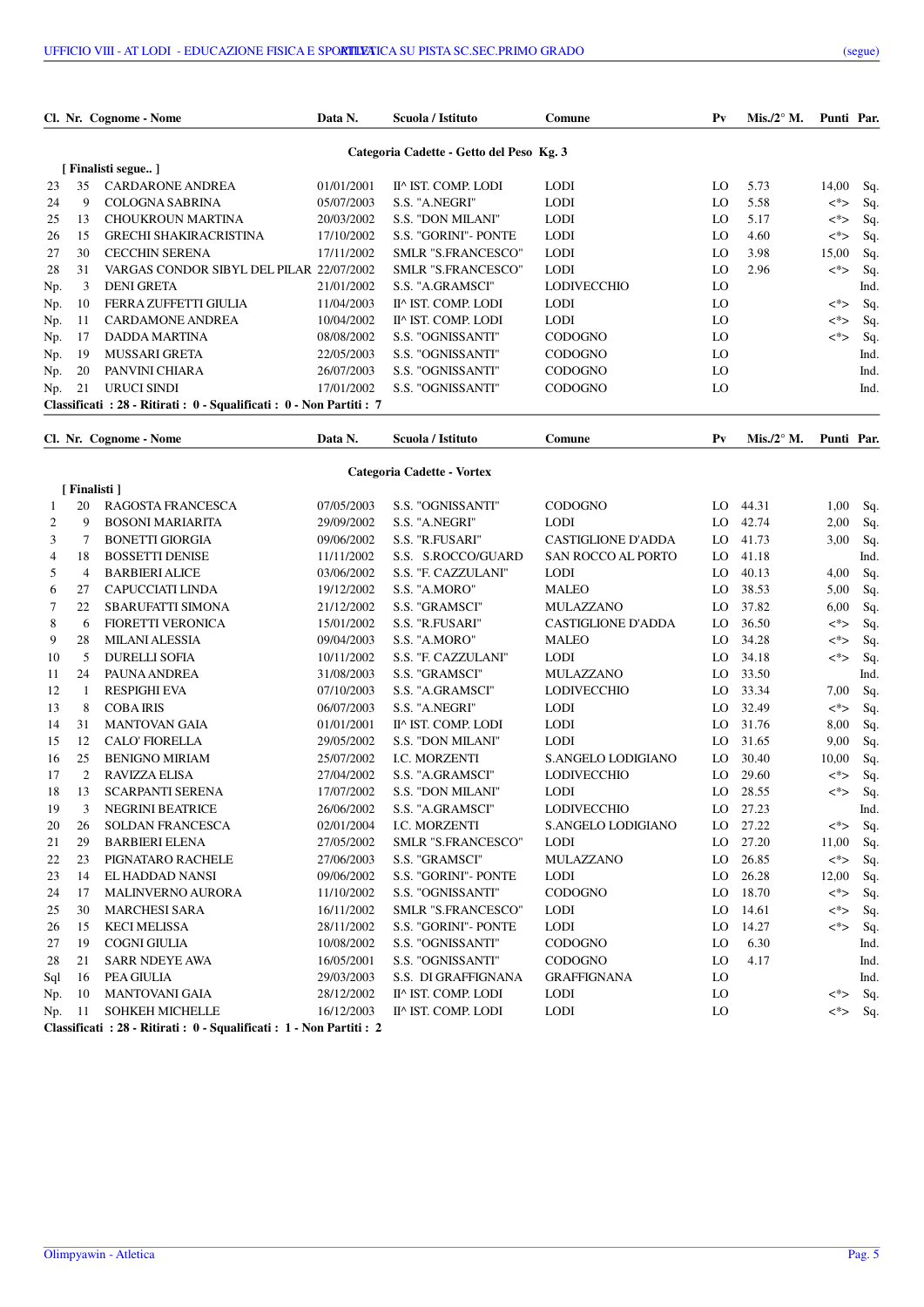|                |                 | UFFICIO VIII - AT LODI - EDUCAZIONE FISICA E SPOR <b>THEEGGHASCAHEITA 80 mECHRaI</b> MO GRADO |                          |                                                 |                            |                       |               |                          | (segue)                  |
|----------------|-----------------|-----------------------------------------------------------------------------------------------|--------------------------|-------------------------------------------------|----------------------------|-----------------------|---------------|--------------------------|--------------------------|
|                |                 | [Finale Nr.01]                                                                                |                          |                                                 |                            |                       |               |                          |                          |
| 1              | 18              | VISIGALLI RICCARDO                                                                            | 12/09/2002               | S.S. "A.NEGRI"                                  | <b>LODI</b>                | LO                    | 10"0          | 1,00                     | Sq.                      |
| $\overline{2}$ | 10              | COMIZZOLI LUCA                                                                                | 03/03/2002               | S.S. "M.BORSA"                                  | <b>SOMAGLIA</b>            | LO                    | 10"2          | 2,00                     | Sq.                      |
| $\overline{4}$ |                 | Cl. N28CogioMANTI NHOHELE<br><b>LANZI IACOPO</b>                                              | <b>DE/G7 N</b> 003       | Schol@GIstRhteNTI"                              | <b>CODOGNO</b>             | <b>P</b> <sup>©</sup> | <b>Tehopo</b> | Ph,00                    | PSq.                     |
| 5              | 5<br>22         | PATERNA MARIANO                                                                               | 14/09/2002               | S.S. "F. CAZZULANI"<br><b>S.S. "DON MILANI"</b> | <b>LODI</b><br><b>LODI</b> | LO<br>LO              | 10"4          | 4,00<br>5,00             | $\overline{Sq}$ .        |
| 6              | 37              | <b>DUSI MATTEO</b>                                                                            | 30/06/2002<br>24/07/2002 | S.S. "A.MORO"                                   | <b>MALEO</b>               | LO                    | 10"5<br>10"5  | 6,00                     | Sq.<br>Sq.               |
|                |                 |                                                                                               |                          |                                                 |                            |                       |               |                          |                          |
|                |                 | [ Non Finalisti ]                                                                             |                          |                                                 |                            |                       |               |                          |                          |
| 7              | 46              | PEDRAZZINI PAOLO                                                                              | 01/01/2001               | S.S "D.D. ABRUZZI"                              | <b>BORGHETTO LODIGIANO</b> | LO                    | 10"4          | 7,00                     | Sq.                      |
| 8              | 23              | KAKOU RICCARDO                                                                                | 16/09/2003               | S.S. "DON MILANI"                               | <b>LODI</b>                | LO                    | 10"5          | <*>                      | Sq.                      |
| 9              | 26              | PROMTHONG PHUTTHIPHONG                                                                        | 04/01/2002               | S.S. "GORINI"- PONTE                            | <b>LODI</b>                | LO                    | 10"5          | 8,00                     | Sq.                      |
| 10             | 6               | <b>FRATTINI ANDREA</b>                                                                        | 19/06/2002               | S.S. "F. CAZZULANI"                             | <b>LODI</b>                | LO                    | 10"5          | <*>                      | Sq.                      |
| 11             | 24              | <b>AIELLO FABIO</b>                                                                           | 27/01/2002               | S.S. "DON MILANI"                               | <b>LODI</b>                | LO                    | 10"6          | <*>                      | Sq.                      |
| 12             | 25              | <b>CATUFI ANDREA</b>                                                                          | 09/01/2002               | S.S. "GORINI"- PONTE                            | <b>LODI</b>                | LO                    | 10"6          | <*>                      | Sq.                      |
| 13             | 8               | PINCIROLI ANDREA                                                                              | 13/05/2002               | S.S. "M.BORSA"                                  | SOMAGLIA                   | LO                    | 10"7          | <*>                      | Sq.                      |
| 13             | 27              | <b>SPELTA MATTEO</b>                                                                          | 09/01/2003               | S.S. "OGNISSANTI"                               | <b>CODOGNO</b>             | LO                    | 10"7          | <*>                      | Sq.                      |
| 13             | 36              | PEZZINO STEFANO                                                                               | 03/05/2003               | I.C. MORZENTI                                   | S.ANGELO LODIGIANO         | LO                    | 10"7          | 9,00                     | Sq.                      |
| 13             | $\mathbf{1}$    | <b>BRUSCHI ALESSANDRO</b>                                                                     | 28/10/2002               | S.S. "A.GRAMSCI"                                | <b>LODIVECCHIO</b>         | LO                    | 10"7          | 10,00                    | Sq.                      |
| 13             | 45              | <b>BIANCHI MATTIA</b>                                                                         | 01/01/2001               | S.S. DI GRAFFIGNANA                             | <b>GRAFFIGNANA</b>         | LO                    | 10"7          | 11,00                    | Sq.                      |
| 18             | 35              | <b>GIOVANARDI MARCO</b>                                                                       | 10/01/2002               | I.C. MORZENTI                                   | S.ANGELO LODIGIANO         | LO                    | 10"8          | <*>                      | Sq.                      |
| 19             | 20              | <b>BONOLDI CARLO</b>                                                                          | 22/03/2002               | II^ IST. COMP. LODI                             | <b>LODI</b>                | LO                    | 10"8          | 12,00                    | Sq.                      |
| 20             | $7\phantom{.0}$ | <b>MALGIERI MARCO</b>                                                                         | 31/01/2003               | S.S. "F. CAZZULANI"                             | <b>LODI</b>                | LO                    | 10"8          | <*>                      | Sq.                      |
| 21             | 30              | <b>CECCONELLO DIEGO</b>                                                                       | 03/05/2002               | S.S. "GRAMSCI"                                  | MULAZZANO                  | LO                    | 10"9          | 13,00                    | Sq.                      |
| 22<br>23       | 31<br>14        | PREMOLI DAVIDE<br>OMORONGIEVA JUSTICE                                                         | 04/11/2003<br>09/07/2003 | S.S. "GRAMSCI"                                  | <b>MULAZZANO</b>           | LO<br>LO              | 10"9<br>10"9  | <*><br>14,00             | Sq.                      |
| 24             | $\overline{4}$  | <b>MANCA STEFANO</b>                                                                          | 16/02/2002               | S.S. S.ROCCO/GUARD                              | <b>SAN ROCCO AL PORTO</b>  | LO                    | 11"0          |                          | Sq.<br>Ind.              |
| 25             | 41              | <b>GALLOTTI MATTEO</b>                                                                        | 24/01/2002               | S.S. "A.GRAMSCI"<br>SMLR "S.FRANCESCO"          | LODIVECCHIO<br><b>LODI</b> | LO                    | 11"0          | 15,00                    | Sq.                      |
| 26             | 21              | <b>MERCOLI ANDREA</b>                                                                         | 09/08/2002               | II^ IST. COMP. LODI                             | <b>LODI</b>                | LO                    | 11"0          | <*>                      | Sq.                      |
| 27             | 16              | <b>TRESOLDI SIMONE</b>                                                                        | 05/04/2002               | S.S. "R.FUSARI"                                 | <b>CASTIGLIONE D'ADDA</b>  | LO                    | 11"1          | 16,00                    | Sq.                      |
| 28             | 2               | <b>TURBINI IUSSI GABRIEL</b>                                                                  | 12/10/2002               | S.S. "A.GRAMSCI"                                | <b>LODIVECCHIO</b>         | LO                    | 11"2          | <*>                      | Sq.                      |
| 29             | 33              | AGUILAR DIEGO SEBASTIAN                                                                       | 16/04/2002               | IC COLLODI                                      | S.ANGELO LODIGIANO         | LO                    | 11"2          | 17,00                    | Sq.                      |
| 30             | 17              | <b>CAVALLERI GIORGIO</b>                                                                      | 01/07/2002               | S.S. "R.FUSARI"                                 | <b>CASTIGLIONE D'ADDA</b>  | LO                    | 11"3          | $<^*>$                   | Sq                       |
| 31             | 44              | POP GREGORI                                                                                   | 01/01/2001               | S.S. DI GRAFFIGNANA                             | <b>GRAFFIGNANA</b>         | LO                    | 11"4          | <*>                      | Sq.                      |
| 32             | 15              | NIGRELLI STEFANO                                                                              | 19/02/2003               | S.S. S.ROCCO/GUARD                              | <b>SAN ROCCO AL PORTO</b>  | LO                    | 11"5          | <*>                      | Sq.                      |
| 32             | 34              | <b>AZIFAKU LUIS</b>                                                                           | 10/08/2003               | IC COLLODI                                      | S.ANGELO LODIGIANO         | LO                    | 11"5          | <*>                      | Sq.                      |
| 34             | 43              | RAIMONDI GIACOMO                                                                              | 01/01/2001               | S.S. DI GRAFFIGNANA                             | <b>GRAFFIGNANA</b>         | LO                    | 11"5          | <*>                      | Sq.                      |
| 35             | 9               | <b>BARGI DAVIDE</b>                                                                           | 07/02/2002               | S.S. "M.BORSA"                                  | SOMAGLIA                   | LO                    | 11"7          | <*>                      | Sq.                      |
| 36             | 39              | <b>BOIOCCHI STEFANO</b>                                                                       | 15/10/2003               | S.S. "A.MORO"                                   | <b>MALEO</b>               | LO                    | 11"9          | <*>                      | Sq.                      |
| 36             | 42              | <b>REGONATI LUCA</b>                                                                          | 01/01/2001               | S.S. S.ROCCO/GUARD                              | SAN ROCCO AL PORTO         | LO                    | 11"9          |                          | $\langle * \rangle$ Sq.  |
| 38             | 38              | <b>GERVASI CHRISTIAN</b>                                                                      | 28/08/2003               | S.S. "A.MORO"                                   | MALEO                      | LO                    | $11"9$        | $\langle ^* \rangle$ Sq. |                          |
| 39             | 29              | PASSOLUNGHI RICCARDO                                                                          | 19/05/2003               | S.S. "OGNISSANTI"                               | <b>CODOGNO</b>             | LO                    | 12"0          | <*>                      | Sq.                      |
| 40             | 3               | <b>ASLLANI ANDREA</b>                                                                         | 05/01/2003               | S.S. "A.GRAMSCI"                                | LODIVECCHIO                | LO                    | 12"1          | $<^*>$                   | Sq.                      |
| 40             | 19              | SANTAPAGA ENEA                                                                                | 30/10/2003               | S.S. "A.NEGRI"                                  | LODI                       | LO                    | 12"1          | <*>                      | Sq.                      |
| Np.            | 32              | ROMAGNA CHRISTIAN                                                                             | 26/07/2002               | S.S. "GRAMSCI"                                  | MULAZZANO                  | LO                    | 0"            |                          | $\langle * \rangle$ Sq.  |
| Np.            | 40              | <b>SCHIAVI SERENA</b>                                                                         | 03/05/2002               | S.S. "A.MORO"                                   | <b>MALEO</b>               | LO                    | 0"            |                          | $\langle ^* \rangle$ Sq. |
|                |                 | Classificati : 41 - Ritirati : 0 - Squalificati : 0 - Non Partiti : 2                         |                          |                                                 |                            |                       |               |                          |                          |
|                |                 | Cl. Nr. Cognome - Nome                                                                        | Data N.                  | Scuola / Istituto                               | Comune                     | P <sub>V</sub>        | <b>Tempo</b>  | Punti Par.               |                          |
|                |                 |                                                                                               |                          |                                                 |                            |                       |               |                          |                          |
|                |                 | [ Classifica Finale ]                                                                         |                          | Categoria Cadetti - 1000 metri                  |                            |                       |               |                          |                          |
| 1              | 7               | <b>CAPERDONI MATTIA</b>                                                                       | 02/02/2002               | S.S. "M.BORSA"                                  | SOMAGLIA                   | LO                    | 3'07"6        | 1,00 Sq.                 |                          |
| 2              | 21              | <b>GILLOTTA DANIELE</b>                                                                       | 13/10/2003               | II^ IST. COMP. LODI                             | LODI                       | LO                    | 3'08"2        | 2,00                     | Sq.                      |
| 3              | 22              | ANDREOLLI ALESSANDRO                                                                          | 05/09/2002               | S.S. "DON MILANI"                               | <b>LODI</b>                | LO                    | 3'08"4        | 3,00                     | Sq.                      |
| 4              | 15              | <b>SCANDALE GIOVANNI</b>                                                                      | 10/07/2002               | S.S. "R.FUSARI"                                 | <b>CASTIGLIONE D'ADDA</b>  | LO                    | 3'10"9        | 4,00 Sq.                 |                          |
| 5              | 31              | VAILATI MASSIMILIANO                                                                          | 05/12/2002               | S.S. "OGNISSANTI"                               | CODOGNO                    | LO                    | 3'12"6        |                          | Ind.                     |
| 6              | 32              | <b>CECCONELLO DARIO</b>                                                                       | 03/05/2002               | S.S. "GRAMSCI"                                  | MULAZZANO                  | LO                    | 3'18"5        | 5,00                     | Sq.                      |
| 7              | 17              | <b>GIORIA ENRICO</b>                                                                          | 08/04/2002               | S.S. "A.NEGRI"                                  | <b>LODI</b>                | LO                    | 3'19"3        | 6,00                     | Sq.                      |
| 8              | 26              | ROSSINI MATTIA                                                                                | 09/10/2002               | S.S. "GORINI"- PONTE                            | <b>LODI</b>                | LO                    | 3'19"5        | 7,00                     | Sq.                      |
| 9              | 5               | DI LEO ALBERTO                                                                                | 04/04/2002               | S.S. "F. CAZZULANI"                             | <b>LODI</b>                | LO                    | 3'20"7        | 8,00                     | Sq.                      |
| 10             | 27              | <b>MAGNATI MATTIA</b>                                                                         | 19/05/2003               | S.S. "OGNISSANTI"                               | <b>CODOGNO</b>             | LO                    | 3'22"1        | 9,00                     | Sq.                      |
| 11             | -1              | FOLETTI ALESSANDRO                                                                            | 27/12/2002               | S.S. "A.GRAMSCI"                                | LODIVECCHIO                | LO                    | 3'22"9        | 10,00                    | Sq.                      |
| 12             | 28              | CALDERONE EDOARDO VINICIO                                                                     | 16/01/2003               | S.S. "OGNISSANTI"                               | <b>CODOGNO</b>             | LO                    | 3'23"5        | <*>                      | Sq.                      |
| 13             | 16              | DE PALO MEDINA                                                                                | 17/07/2003               | S.S. "R.FUSARI"                                 | <b>CASTIGLIONE D'ADDA</b>  | LO                    | 3'23"8        | <*>                      | Sq.                      |
| 14             | 34              | <b>SCIACCA MATTIA</b>                                                                         | 19/02/2002               | I.C. MORZENTI                                   | S.ANGELO LODIGIANO         | LO                    | 3'24''1       | 11,00                    | Sq.                      |
| 15             | 13              | FORNAROLI ALBERTO                                                                             | 17/06/2002               | S.S. S.ROCCO/GUARD                              | SAN ROCCO AL PORTO         | LO                    | 3'24"5        | 12,00 Sq.                |                          |

 16 33 BEJKO SIMONE 23/11/2003 I.C. MORZENTI S.ANGELO LODIGIANO LO 3'25"6 <\*> Sq. 17 12 SVERZELLATI SIMONE 06/11/2002 S.S. S.ROCCO/GUARD SAN ROCCO AL PORTO LO 3'27"2 <\*> Sq. 18 20 HALO DARIO 28/11/2002 II^ IST. COMP. LODI LODI LO 3'31"9 <\*> Sq.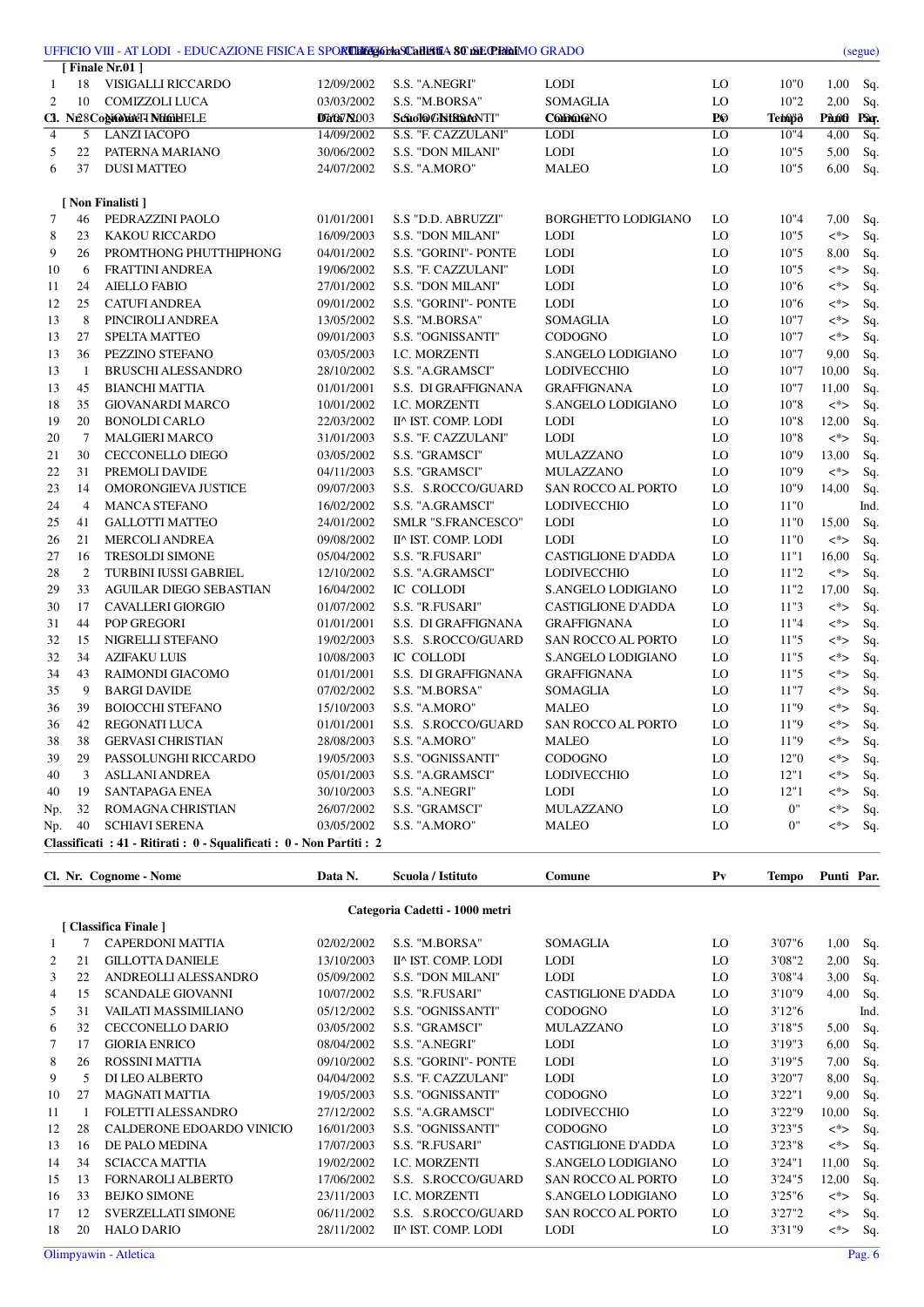|     |                | Cl. Nr. Cognome - Nome                                            | Data N.    | Scuola / Istituto              | Comune             | P <sub>V</sub> | <b>Tempo</b> | Punti Par. |      |
|-----|----------------|-------------------------------------------------------------------|------------|--------------------------------|--------------------|----------------|--------------|------------|------|
|     |                |                                                                   |            | Categoria Cadetti - 1000 metri |                    |                |              |            |      |
|     |                | [ Classifica Finale segue]                                        |            |                                |                    |                |              |            |      |
| 19  | 39             | CHIAPPA FILIPPO                                                   | 28/10/2003 | <b>SMLR "S.FRANCESCO"</b>      | <b>LODI</b>        | LO             | 3'32"9       | 13,00      | Sq.  |
| 20  | 41             | <b>MALINVERTI ELIA</b>                                            | 01/01/2001 | S.S. DI GRAFFIGNANA            | <b>GRAFFIGNANA</b> | LO             | 3'33"4       | 14,00      | Sq.  |
| 21  | 18             | <b>CAVENAGHI GABRIELE</b>                                         | 27/10/2002 | S.S. "A.NEGRI"                 | <b>LODI</b>        | LO             | 3'33"9       | $\lt^*$    | Sq.  |
| 22  | $\overline{c}$ | <b>MAZZI ANDREA</b>                                               | 09/07/2002 | S.S. "A.GRAMSCI"               | <b>LODIVECCHIO</b> | LO             | 3'34"4       | $\lt^*$    | Sq.  |
| 23  | 25             | PINTO WALTER                                                      | 15/02/2002 | S.S. "GORINI"- PONTE           | <b>LODI</b>        | LO             | 3'35"5       | $\lt^*$    | Sq.  |
| 24  | 37             | <b>UGGETTI FEDERICO</b>                                           | 25/04/2003 | S.S. "A.MORO"                  | <b>MALEO</b>       | LO             | 3'35"7       | 15,00      | Sq.  |
| 25  | 42             | <b>FERRARI LUCA</b>                                               | 01/01/2001 | S.S. DI GRAFFIGNANA            | <b>GRAFFIGNANA</b> | LO             | 3'38"7       | $\lt^*$    | Sq.  |
| 26  | 6              | <b>GELMI ALESSANDRO</b>                                           | 17/03/2003 | S.S. "F. CAZZULANI"            | <b>LODI</b>        | LO             | 3'39"9       | $<^*>$     | Sq.  |
| 27  | 3              | <b>TITU OVIDIU ADRIAN</b>                                         | 12/08/2003 | S.S. "A.GRAMSCI"               | <b>LODIVECCHIO</b> | LO             | 3'40"4       | $\lt^*$    | Sq.  |
| 28  | 23             | <b>CASTELLI NICOLAS</b>                                           | 12/06/2003 | <b>S.S. "DON MILANI"</b>       | <b>LODI</b>        | LO             | 3'42"4       | <*>        | Sq.  |
| 29  | 19             | LUPO STANGHELLI ANDREA                                            | 17/09/2003 | S.S. "A.NEGRI"                 | <b>LODI</b>        | LO             | 3'43"4       | $<^*>$     | Sq.  |
| 30  | 29             | <b>TOSI MICHELE</b>                                               | 04/01/2003 | <b>S.S. "OGNISSANTI"</b>       | <b>CODOGNO</b>     | LO             | 3'46"1       | $\lt^*$    | Sq.  |
| 31  | 24             | <b>FERJANI ADEM</b>                                               | 30/03/2003 | S.S. "DON MILANI"              | <b>LODI</b>        | LO             | 3'50"7       | $\lt^*$    | Sq.  |
| 32  | 43             | VACCARI RICCARDO                                                  | 01/01/2001 | S.S. DI GRAFFIGNANA            | <b>GRAFFIGNANA</b> | LO             | 3'55"7       | <*>        | Sq.  |
| 33  | 35             | <b>BUSCHI ANDREA</b>                                              | 16/07/2003 | S.S. "A.MORO"                  | <b>MALEO</b>       | LO             | 4'07"0       | $<^*>$     | Sq.  |
| 34  | 36             | <b>ZANONI LORENZO</b>                                             | 27/05/2003 | S.S. "A.MORO"                  | <b>MALEO</b>       | LO             | 4'11"8       | $\lt^*$    | Sq.  |
| 35  | 38             | PASSERA ANDREA                                                    | 25/11/2002 | <b>SMLR "S.FRANCESCO"</b>      | <b>LODI</b>        | LO             | 4'13"2       | $\lt^*$    | Sq.  |
| 36  | 44             | <b>GARRI ALEX</b>                                                 | 01/01/2001 | S.S. DI GRAFFIGNANA            | <b>GRAFFIGNANA</b> | LO             | 4'49"3       | $\lt^*$    | Sq.  |
| Rit | 8              | <b>FACCHINI LUCA</b>                                              | 27/05/2003 | S.S. "M.BORSA"                 | <b>SOMAGLIA</b>    | LO             | 0"           | <*>        | Sq.  |
| Np. | 4              | <b>SERVIDATI DAVIDE</b>                                           | 22/09/2003 | S.S. "F. CAZZULANI"            | <b>LODI</b>        | LO             | 0"           | $\lt^*$    | Sq.  |
| Np. | 30             | <b>BARBAGALLO DANIELE</b>                                         | 06/07/2002 | S.S. "OGNISSANTI"              | <b>CODOGNO</b>     | LO             | 0"           |            | Ind. |
| Np. | 40             | <b>VITALI GIOVANNI</b>                                            | 05/01/2004 | SMLR "S.FRANCESCO"             | <b>LODI</b>        | LO             | 0"           | $\lt^*$    | Sq.  |
|     |                | Classificati: 36 - Ritirati: 1 - Squalificati: 0 - Non Partiti: 3 |            |                                |                    |                |              |            |      |
|     |                |                                                                   |            |                                |                    |                |              |            |      |

|     | Cl. Nr. Cognome - Nome |                                                                   | Data N.    | Scuola / Istituto                   | Comune                    | $P_{V}$ | <b>Tempo</b> | Punti Par. |     |
|-----|------------------------|-------------------------------------------------------------------|------------|-------------------------------------|---------------------------|---------|--------------|------------|-----|
|     |                        |                                                                   |            | Categoria Cadetti - 80 mt. Ostacoli |                           |         |              |            |     |
|     |                        | [ Classifica Finale ]                                             |            |                                     |                           |         |              |            |     |
|     | 11                     | UCCELLINI SAMUELE                                                 | 17/06/2003 | S.S. "A.NEGRI"                      | <b>LODI</b>               | LO      | 13"5         | 1,00       | Sq. |
| 2   | 10                     | PIETTA EDOARDO                                                    | 01/07/2002 | S.S. "R.FUSARI"                     | <b>CASTIGLIONE D'ADDA</b> | LO      | 13"6         | 2,00       | Sq. |
| 3   | 5                      | PICCIONI ISMAEL                                                   | 24/03/2003 | S.S. "M.BORSA"                      | <b>SOMAGLIA</b>           | LO      | 14"7         | 3,00       | Sq. |
| 4   | 2                      | SANGALLI LEONARDO                                                 | 08/07/2002 | S.S. "F. CAZZULANI"                 | <b>LODI</b>               | LO      | 14"9         | 4,00       | Sq. |
| 5   | 3                      | <b>BOTTA ALESSANDRO</b>                                           | 13/08/2002 | S.S. "F. CAZZULANI"                 | <b>LODI</b>               | LO      | 15"0         | $\lt^*$    | Sq. |
| 6   |                        | PALO TOMMASO                                                      | 02/04/2002 | S.S. "F. CAZZULANI"                 | <b>LODI</b>               | LO      | 15"2         | $\lt^*$    | Sq. |
| 7   | 15                     | <b>GALANTE GIACOMO</b>                                            | 18/02/2002 | <b>S.S. "DON MILANI"</b>            | <b>LODI</b>               | LO      | 15"4         | 5,00       | Sq. |
| 8   | 4                      | <b>CERIOLI ALESSANDRO</b>                                         | 01/03/2002 | S.S. "M.BORSA"                      | <b>SOMAGLIA</b>           | LO      | 16"1         | $\lt^*$    | Sq. |
| 9   | 22                     | <b>CHIAPPA ANGELO</b>                                             | 28/10/2003 | <b>SMLR "S.FRANCESCO"</b>           | <b>LODI</b>               | LO      | 16"1         | 6,00       | Sq. |
| 10  | 20                     | <b>STANGO LORENZO</b>                                             | 21/07/2002 | S.S. "GRAMSCI"                      | <b>MULAZZANO</b>          | LO      | 16"3         | 7,00       | Sq. |
| 11  | 21                     | <b>ERCOLI CAMILLO</b>                                             | 28/01/2003 | S.S. "GRAMSCI"                      | <b>MULAZZANO</b>          | LO      | 16"6         | $\lt^*$    | Sq. |
| 12  | 14                     | <b>STROPPA MIRKO</b>                                              | 21/10/2002 | II^ IST. COMP. LODI                 | <b>LODI</b>               | LO      | 17"1         | 8,00       | Sq. |
| 13  | 19                     | <b>TARANTOLA ANGELO</b>                                           | 22/02/2003 | <b>S.S. "OGNISSANTI"</b>            | <b>CODOGNO</b>            | LO      | 17"4         | 9,00       | Sq. |
| 14  | 18                     | <b>GIOVANELLI MARCO</b>                                           | 04/11/2002 | <b>S.S. "GORINI"- PONTE</b>         | <b>LODI</b>               | LO      | 17"7         | 10,00      | Sq. |
| 15  | 16                     | <b>AAFRI ALI</b>                                                  | 27/05/2002 | <b>S.S. "DON MILANI"</b>            | <b>LODI</b>               | LO      | 18"0         | $\lt^*$    | Sq. |
| 16  | 12                     | <b>GAZZOLA ALESSANDRO</b>                                         | 29/05/2002 | S.S. "A.NEGRI"                      | <b>LODI</b>               | LO      | 18"2         | $\lt^*$    | Sq. |
| 17  | 23                     | ZONCADA DESIDERIO                                                 | 22/05/2003 | SMLR "S.FRANCESCO"                  | <b>LODI</b>               | LO      | 19"0         | <*>        | Sq  |
| Np. | 6                      | <b>BRUSCHI RACHELE</b>                                            | 14/09/2002 | S.S. "M.BORSA"                      | <b>SOMAGLIA</b>           | LO      | 0"           | $\lt^*$    | Sq  |
| Np. |                        | <b>MONTI SAMUELE</b>                                              | 07/10/2003 | S.S. S.ROCCO/GUARD                  | <b>SAN ROCCO AL PORTO</b> | LO      | 0"           | $\lt^*$    | Sq. |
| Np. | 8                      | <b>LOCCA FEDERICO</b>                                             | 08/06/2003 | S.S. S.ROCCO/GUARD                  | <b>SAN ROCCO AL PORTO</b> | LO      | 0"           | $\lt^*$    | Sq. |
| Np. | 13                     | <b>GILIOTTA DANIELE</b>                                           | 05/06/2002 | II^ IST. COMP. LODI                 | <b>LODI</b>               | LO      | 0"           | $\lt^*$    | Sq. |
| Np. | 17                     | CAPRA ALESSANDRO                                                  | 25/08/2002 | S.S. "DON MILANI"                   | <b>LODI</b>               | LO      | 0"           | $\lt^*$    | Sq. |
|     |                        | Classificati: 17 - Ritirati: 0 - Squalificati: 0 - Non Partiti: 5 |            |                                     |                           |         |              |            |     |

|                |               | Cl. Nr. Cognome - Nome                    | Data N. | Scuola / Istituto                     | Comune                    | P <sub>V</sub> | <b>Tempo</b> | Punti Par. |          |
|----------------|---------------|-------------------------------------------|---------|---------------------------------------|---------------------------|----------------|--------------|------------|----------|
|                |               |                                           |         | Categoria Cadetti - Staffetta 4 x 100 |                           |                |              |            |          |
|                |               | [ Classifica Finale ]                     |         |                                       |                           |                |              |            |          |
|                | 4             | VISIGALLI RICCARDO                        |         | S.S. "A.NEGRI"                        | <b>LODI</b>               | LO             | 51"4         | 1,00       | Sq.      |
| $2^{\circ}$    | 6             | PATERNA MAGLI<br><b>VANELLI FOGU</b>      |         | <b>S.S. "DON MILANI"</b>              | <b>LODI</b>               | LO             | 52"7         | 2,00       | Sq.      |
| $\mathcal{F}$  | $\mathcal{L}$ | TRESOLDI PIETTA<br><b>ANDENA CLEMENTE</b> |         | S.S. "R.FUSARI"                       | <b>CASTIGLIONE D'ADDA</b> | LO             | 52"8         | 3,00       | Sq.      |
| $\overline{4}$ | 14            | <b>SOMAGLIA</b>                           |         | S.S. "M.BORSA"                        | <b>SOMAGLIA</b>           | LO             | 53"5         | 4,00       | Sq.      |
|                |               | Olimpyawin - Atletica                     |         |                                       |                           |                |              |            | Pag. $7$ |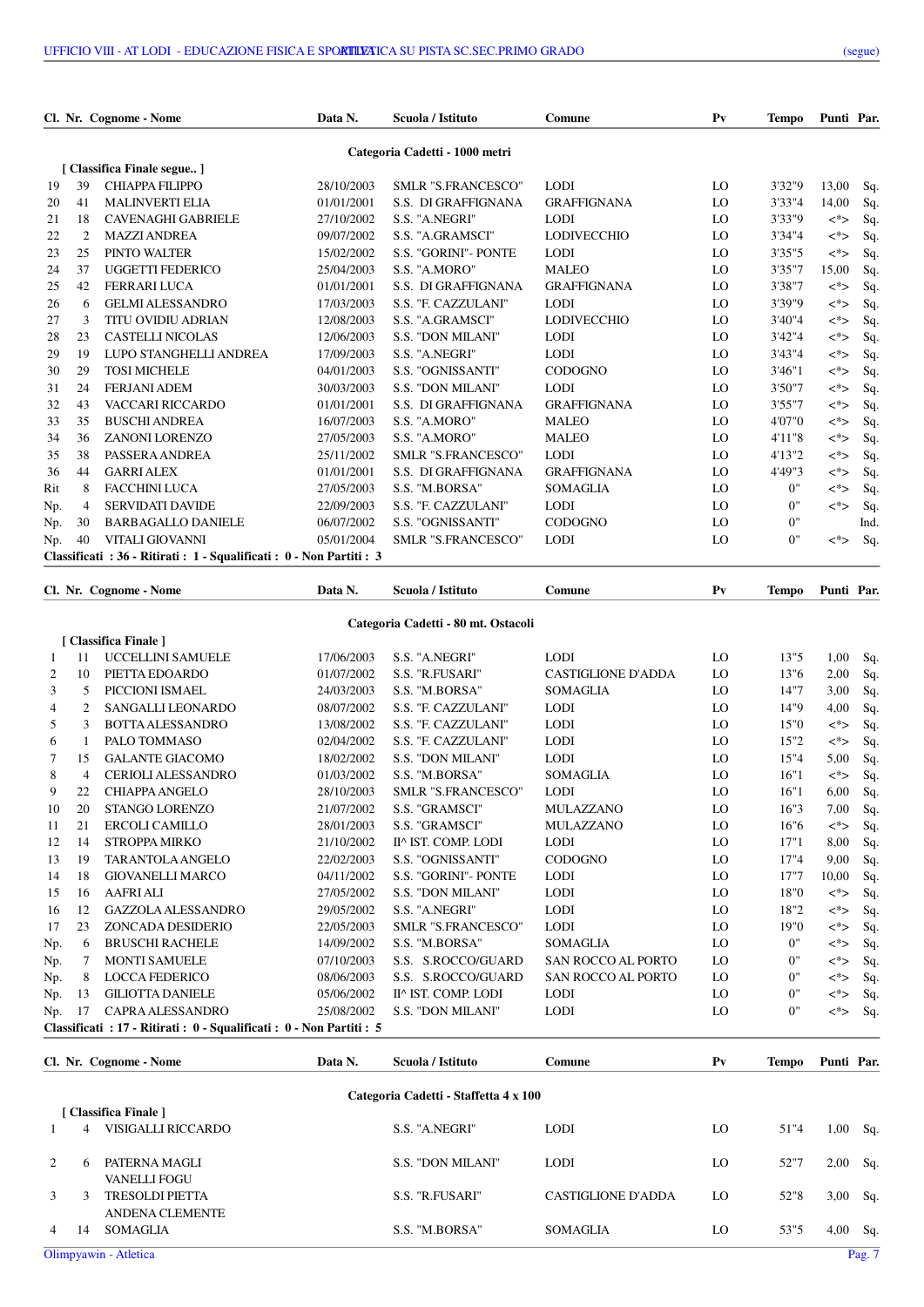|     |    | Cl. Nr. Cognome - Nome                                                   | Data N. | Scuola / Istituto                     | Comune                    | P <sub>V</sub> | <b>Tempo</b> | Punti Par. |     |
|-----|----|--------------------------------------------------------------------------|---------|---------------------------------------|---------------------------|----------------|--------------|------------|-----|
|     |    | [ Classifica Finale segue ]                                              |         | Categoria Cadetti - Staffetta 4 x 100 |                           |                |              |            |     |
| 5   | 8  | <b>CECCONELLO DIEG STANGO</b><br>ZECCHINI MOSCATO                        |         | S.S. "GRAMSCI"                        | <b>MULAZZANO</b>          | LO             | 54"6         | 5,00       | Sq. |
| 6   | 7  | <b>BORIOTTI TEDESI</b><br>SPELTA STEFANO NOVATI                          |         | S.S. "OGNISSANTI"                     | <b>CODOGNO</b>            | LO             | 55"0         | 6,00       | Sq. |
| 7   | 11 | <b>GIOVANARDI DOUALLA</b><br><b>ARRIGHI JAEN NOLE</b>                    |         | <b>I.C. MORZENTI</b>                  | S. ANGELO LODIGIANO       | LO             | 55"5         | 7,00       | Sq. |
| 8   |    | <b>BRUSCHI APPIANI</b><br><b>CALVAGNA ELIZALDE</b>                       |         | S.S. "A.GRAMSCI"                      | <b>LODIVECCHIO</b>        | LO             | 55"7         | 8,00       | Sq. |
| 9   | 12 | <b>BOSSI VALENTINO</b>                                                   |         | S.S. "A.MORO"                         | <b>MALEO</b>              | LO             | 56"0         | 9.00       | Sq. |
| 10  | 5  | <b>BONOLDI MUSTAFARAJ</b><br><b>MORETTI GILIOTTA</b>                     |         | II^ IST. COMP. LODI                   | <b>LODI</b>               | LO             | 56"3         | 10,00      | Sq. |
| 11  | 16 | <b>SAN FRANCESCO</b>                                                     |         | SMLR "S.FRANCESCO"                    | <b>LODI</b>               | LO             | 57"0         | 11,00      | Sq. |
| 12  | 2  | A B<br>C <sub>D</sub>                                                    |         | S.S. "F. CAZZULANI"                   | <b>LODI</b>               | LO             | 57"1         | 12,00      | Sq. |
| 13  | 15 | <b>SAN ROCCO</b>                                                         |         | S.S. S.ROCCO/GUARD                    | <b>SAN ROCCO AL PORTO</b> | LO             | 57"5         | 13,00      | Sq. |
| Np. | 9  | <b>AGUILAR DIEGO S FERRARESE STEFA</b><br>CANTONI ANDREA AZIFUAKU LUIS   |         | IC COLLODI                            | S.ANGELO LODIGIANO        | LO             | 0"           | <*>        | Sq. |
| Np. | 10 | <b>BALABANOVA CRIS BATTAGLIA GIULI</b><br>ROZZA GIADA VIGORELLI ALESS    |         | <b>IC COLLODI</b>                     | S.ANGELO LODIGIANO        | LO             | 0"           | $\lt^*$    | Sq. |
| Np. | 13 | GALLOTTI MATTEO CHIAPPA ANGELO<br><b>CURIONI FILIPPO RAIMONDI COMINE</b> |         | <b>SMLR "S.FRANCESCO"</b>             | <b>LODI</b>               | LO             | 0"           | <*>        | Sq. |
|     |    | Classificati : 13 - Ritirati : 0 - Squalificati : 0 - Non Partiti : 3    |         |                                       |                           |                |              |            |     |

|     | Cl. Nr. Cognome - Nome |                             | Scuola / Istituto<br>Data N.<br>Comune |                                   |                           | $P_{V}$ | $Mis.P - F$ |                          | Punti Par. |      |
|-----|------------------------|-----------------------------|----------------------------------------|-----------------------------------|---------------------------|---------|-------------|--------------------------|------------|------|
|     |                        |                             |                                        | Categoria Cadetti - Salto in Alto |                           |         |             |                          |            |      |
|     | [Finalisti]            |                             |                                        |                                   |                           |         |             |                          |            |      |
| 1   | 14                     | <b>CARMINATI MATTEO</b>     | 02/02/2002                             | S.S. "A.NEGRI"                    | <b>LODI</b>               | LO      | 1.56        | ÷,                       | 1,00       | Sq.  |
| 2   | 15                     | <b>MORENI DARIO</b>         | 03/10/2002                             | S.S. "A.NEGRI"                    | <b>LODI</b>               | LO      | 1.53        | ÷,                       | <*>        | Sq.  |
| 3   | 12                     | <b>ZIZOUNE BADR EDDINE</b>  | 29/04/2002                             | S.S. "R.FUSARI"                   | <b>CASTIGLIONE D'ADDA</b> | LO      | 1.45        | ÷,                       | <*>        | Sq.  |
| 3   | 18                     | STEFANELLI LORENZO          | 05/07/2002                             | S.S. "DON MILANI"                 | <b>LODI</b>               | LO      | 1.45        | ÷,                       | 2,00       | Sq.  |
| 3   | 13                     | <b>BONVINI LUCA</b>         | 05/06/2002                             | S.S. "R.FUSARI"                   | <b>CASTIGLIONE D'ADDA</b> | LO      | 1.45        | ÷,                       | 3,00       | Sq.  |
| 6   | 23                     | <b>MOSCATO DAVIDE</b>       | 22/06/2002                             | S.S. "GRAMSCI"                    | <b>MULAZZANO</b>          | LO      | 1.40        | L.                       | 4,00       | Sq.  |
| 6   | 30                     | <b>BOSSI VALENTINO</b>      | 06/05/2002                             | S.S. "A.MORO"                     | <b>MALEO</b>              | LO      | 1.40        | ÷,                       | 5,00       | Sq.  |
| 6   | 21                     | <b>TEDESI DAVIDE</b>        | 05/04/2002                             | S.S. "OGNISSANTI"                 | CODOGNO                   | LO      | 1.40        | L.                       | 6,00       | Sq.  |
| 9   | 25                     | PASSAFARO SALVATORE         | 20/02/2002                             | S.S. "GRAMSCI"                    | MULAZZANO                 | LO      | 1.35        | $\overline{a}$           |            | Ind. |
| 9   | $\overline{2}$         | <b>MARCHESI DANIELE</b>     | 05/10/2002                             | S.S. "A.GRAMSCI"                  | <b>LODIVECCHIO</b>        | LO      | 1.35        | ÷,                       | 7,00       | Sq.  |
| 9   | 6                      | <b>BALZARELLI MARCO</b>     | 21/05/2002                             | S.S. "M.BORSA"                    | <b>SOMAGLIA</b>           | LO      | 1.35        | $\overline{a}$           | 8,00       | Sq.  |
| 9   | 16                     | <b>INCATASCIATO GIORGIO</b> | 24/04/2002                             | II^ IST. COMP. LODI               | <b>LODI</b>               | LO      | 1.35        | ÷,                       | 9,00       | Sq.  |
| 13  | 1                      | <b>APPIANI ANDREA</b>       | 28/03/2003                             | S.S. "A.GRAMSCI"                  | <b>LODIVECCHIO</b>        | LO      | 1.30        | $\overline{a}$           | <*>        | Sq.  |
| 13  | 17                     | <b>MORETTI ANDREA</b>       | 22/07/2002                             | II^ IST. COMP. LODI               | <b>LODI</b>               | LO      | 1.30        | $\overline{a}$           | <*>        | Sq.  |
| 13  | 19                     | <b>VANELLI DAVIDE</b>       | 11/10/2003                             | S.S. "DON MILANI"                 | <b>LODI</b>               | LO      | 1.30        | $\overline{a}$           | <*>        | Sq.  |
| 13  | 20                     | DI GUARDO AIMAN             | 22/11/2002                             | S.S. "OGNISSANTI"                 | CODOGNO                   | LO      | 1.30        | $\overline{a}$           | <*>        | Sq.  |
| 13  | 29                     | PASHAJ LUCA                 | 29/03/2002                             | S.S. "A.MORO"                     | <b>MALEO</b>              | LO      | 1.30        | $\overline{\phantom{a}}$ | $\lt^*$    | Sq.  |
| 13  | 3                      | <b>IANNUZZI FRANCESCO</b>   | 10/01/2003                             | S.S. "F. CAZZULANI"               | <b>LODI</b>               | LO      | 1.30        | $\overline{\phantom{a}}$ | 10,00      | Sq.  |
| 19  | $\overline{4}$         | MONTEMURRO DENNIS           | 11/08/2003                             | S.S. "F. CAZZULANI"               | <b>LODI</b>               | LO      | 1.25        | $\overline{\phantom{a}}$ | $\lt^*$    | Sq.  |
| 19  | 28                     | <b>JAEN NOLE PETER JOAO</b> | 13/10/2002                             | <b>I.C. MORZENTI</b>              | S.ANGELO LODIGIANO        | LO      | 1.25        | $\bar{\phantom{a}}$      | 11,00      | Sq.  |
| 21  | 26                     | <b>CANEVARI DANIELE</b>     | 18/01/2003                             | <b>IC COLLODI</b>                 | S.ANGELO LODIGIANO        | LO      | 1.20        | $\overline{\phantom{a}}$ | 12,00      | Sq.  |
| Rit | 5                      | <b>CENTENARO ALICE</b>      | 16/03/2003                             | S.S. "F. CAZZULANI"               | <b>LODI</b>               | LO      |             | $\overline{a}$           | $\lt^*$    | Sq.  |
| Rit | 7                      | VIGNOLA SAMUELE             | 02/03/2003                             | S.S. "M.BORSA"                    | <b>SOMAGLIA</b>           | LO      |             |                          | $\lt^*$    | Sq.  |
| Rit | 9                      | PAGANUZZI GIANLUCA          | $\frac{1}{2}$                          | S.S. S.ROCCO/GUARD                | <b>SAN ROCCO AL PORTO</b> | LO      |             | $\overline{\phantom{a}}$ | <*>        | Sq.  |
| Rit | 10                     | <b>CHKOURI ISRAE</b>        | 23/04/2003                             | S.S. S.ROCCO/GUARD                | <b>SAN ROCCO AL PORTO</b> | LO      |             | $\overline{\phantom{a}}$ | <*>        | Sq.  |
| Rit | 22                     | <b>ARROTTA GABRIELE</b>     | 10/02/2002                             | S.S. "OGNISSANTI"                 | CODOGNO                   | LO      |             | $\overline{\phantom{a}}$ |            | Ind. |
| Rit | 24                     | <b>FILIPAZZI GIORGIO</b>    | 20/09/2002                             | S.S. "GRAMSCI"                    | <b>MULAZZANO</b>          | LO      |             | $\overline{a}$           | <*>        | Sq.  |
| Rit | 27                     | <b>SELLEX ELIA</b>          | 06/03/2002                             | I.C. MORZENTI                     | S.ANGELO LODIGIANO        | LO      |             | $\overline{\phantom{a}}$ | <*>        | Sq.  |
| Rit | 31                     | <b>BELLI GIACOMO</b>        | 01/12/2002                             | SMLR "S.FRANCESCO"                | <b>LODI</b>               | LO      |             | $\overline{\phantom{a}}$ | <*>        | Sq.  |
| Rit | 33                     | <b>LACCHINI SEBASTIANO</b>  | 11/12/2003                             | SMLR "S.FRANCESCO"                | <b>LODI</b>               | LO      |             | $\overline{\phantom{a}}$ |            | Ind. |
| Rit | 8                      | <b>LUCA RAFAEL</b>          | 25/01/2002                             | S.S. DI GUARDAMIGLIO              | <b>GUARDAMIGLIO</b>       | LO      |             | $\overline{a}$           | 31,00      | Sq.  |
| Rit | 11                     | <b>FERRARINI BEATRICE</b>   | 21/01/2004                             | S.S. S.ROCCO/GUARD                | <b>SAN ROCCO AL PORTO</b> | LO      |             | $\sim$                   | 31,00      | Sq.  |
|     |                        |                             |                                        |                                   |                           |         |             |                          |            |      |

Olimpyawin - Atletica Pag. 8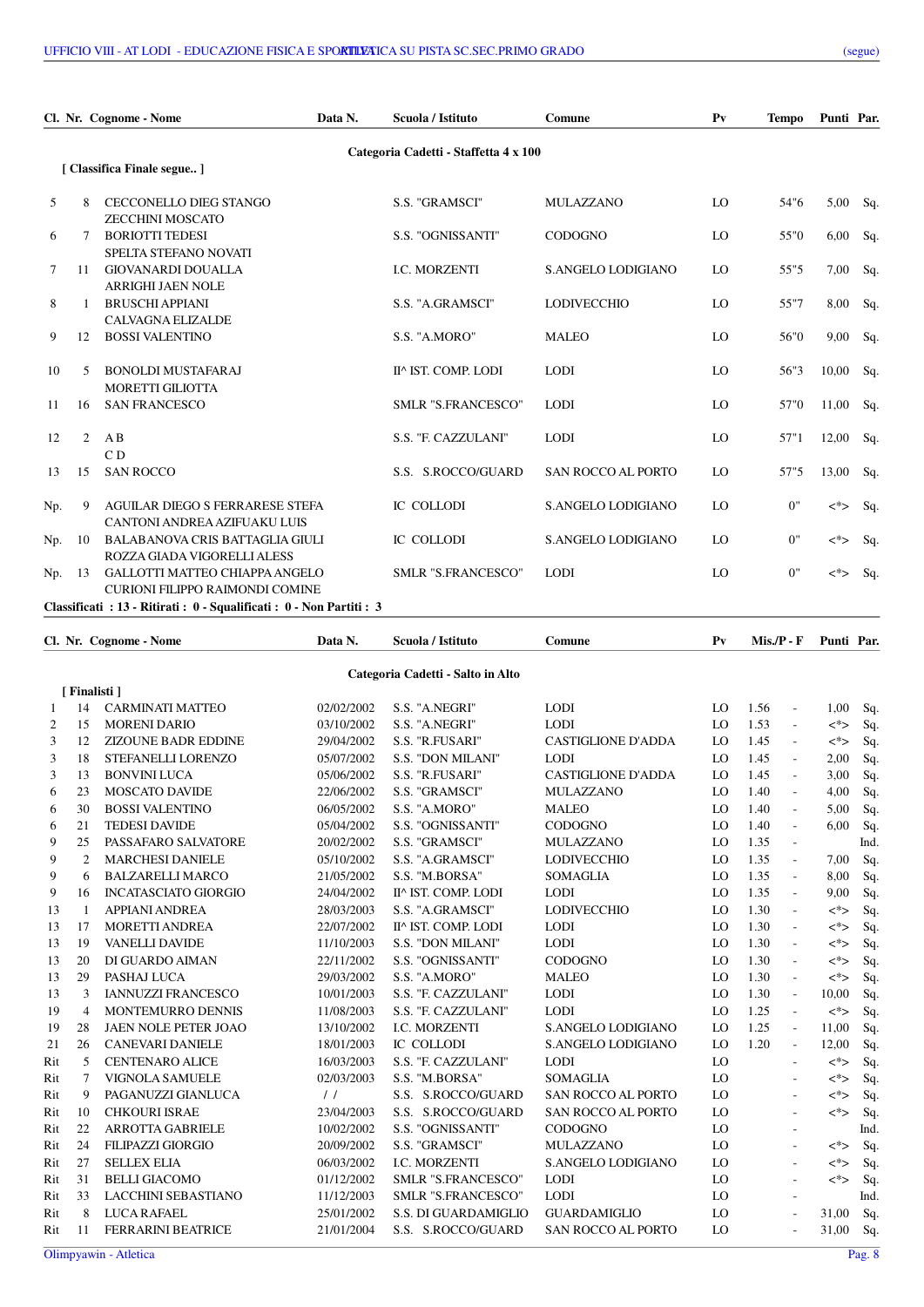|     | Cl. Nr. Cognome - Nome |                                                                        | Data N.<br>Scuola / Istituto<br>Comune |                                    |                           | $P_{V}$ | $Mis.P - F$                   | Punti Par. |      |
|-----|------------------------|------------------------------------------------------------------------|----------------------------------------|------------------------------------|---------------------------|---------|-------------------------------|------------|------|
|     |                        |                                                                        |                                        | Categoria Cadetti - Salto in Alto  |                           |         |                               |            |      |
|     |                        | [ Finalisti segue ]                                                    |                                        |                                    |                           |         |                               |            |      |
| Rit |                        | 32 CURIONI FILIPPO                                                     | 04/11/2003                             | <b>SMLR "S.FRANCESCO"</b>          | <b>LODI</b>               | LO      |                               | 31,00      | Sq.  |
|     |                        | Classificati : 21 - Ritirati : 12 - Squalificati : 0 - Non Partiti : 0 |                                        |                                    |                           |         |                               |            |      |
|     |                        | Cl. Nr. Cognome - Nome                                                 | Data N.                                | Scuola / Istituto                  | Comune                    | $P_{V}$ | Mis./2 $\mathrm{^{\circ}}$ M. | Punti Par. |      |
|     |                        |                                                                        |                                        |                                    |                           |         |                               |            |      |
|     | [Finalisti]            |                                                                        |                                        | Categoria Cadetti - Salto in Lungo |                           |         |                               |            |      |
| 1   | 17                     | <b>MAGLI DANILO</b>                                                    | 27/04/2002                             | <b>S.S. "DON MILANI"</b>           | <b>LODI</b>               | LO      | 4.87                          | 1,00       | Sq.  |
| 2   | 12                     | <b>CLEMENTE MICHAEL</b>                                                | 21/01/2002                             | S.S. "R.FUSARI"                    | <b>CASTIGLIONE D'ADDA</b> | LO      | 4.68                          | 2,00       | Sq.  |
| 3   | 13                     | <b>GORLA MARCO</b>                                                     | 20/03/2002                             | S.S. "A.NEGRI"                     | <b>LODI</b>               | LO      | 4.62                          | 3,00       | Sq.  |
| 4   | 19                     | <b>REGORDA GIORGIO</b>                                                 | 11/10/2002                             | S.S. "GORINI"- PONTE               | <b>LODI</b>               | LO      | 4.55                          | 4,00       | Sq.  |
| 5   | 9                      | SVERZELLATI MATTIA                                                     | 22/06/2002                             | S.S. S.ROCCO/GUARD                 | SAN ROCCO AL PORTO        | LO      | 4.49                          | 5,00       | Sq.  |
| 6   | 14                     | POZZALI PIETRO                                                         | 02/02/2002                             | S.S. "A.NEGRI"                     | <b>LODI</b>               | LO      | 4.41                          | <*>        | Sq.  |
| 7   | 36                     | PATRINI MATTEO                                                         | 04/11/2002                             | S.S. DI GRAFFIGNANA                | <b>GRAFFIGNANA</b>        | LO      | 4.37                          | 6,00       | Sq.  |
| 8   | 32                     | PRANDINI FILIPPO                                                       | 07/04/2002                             | S.S. "A.MORO"                      | <b>MALEO</b>              | LO      | 4.35                          | 7,00       | Sq.  |
| 9   | 25                     | <b>ZECCHINI ANDREA</b>                                                 | 19/09/2003                             | S.S. "GRAMSCI"                     | MULAZZANO                 | LO      | 4.28                          | 8,00       | Sq.  |
| 9   | 21                     | <b>CIGOGNINI MATTEO</b>                                                | 31/05/2003                             | S.S. "OGNISSANTI"                  | CODOGNO                   | LO      | 4.28                          | 9,00       | Sq.  |
| 11  | 20                     | VICENTINI MATTIA                                                       | 20/03/2002                             | S.S. "GORINI"- PONTE               | <b>LODI</b>               | LO      | 4.23                          | <*>        | Sq.  |
| 12  | 27                     | <b>RANCATI LORENZO</b>                                                 | 07/07/2003                             | S.S. DI GRAFFIGNANA                | <b>GRAFFIGNANA</b>        | LO      | 4.14                          | <*>        | Sq.  |
| 13  | 1                      | <b>BRUNI MATTIA</b>                                                    | 05/05/2002                             | S.S. "A.GRAMSCI"                   | LODIVECCHIO               | LO      | 4.04                          | 10,00      | Sq.  |
| 14  | 5                      | <b>GALLI EMANUELE</b>                                                  | 02/03/2002                             | S.S. "M.BORSA"                     | <b>SOMAGLIA</b>           | LO      | 3.96                          | 11,00      | Sq.  |
| 15  | 18                     | <b>CHEN ALEX</b>                                                       | 29/05/2003                             | <b>S.S. "DON MILANI"</b>           | <b>LODI</b>               | LO      | 3.95                          | <*>        | Sq.  |
| 16  | 2                      | <b>ELIZALDE ANDY DENNIS</b>                                            | 06/06/2002                             | S.S. "A.GRAMSCI"                   | LODIVECCHIO               | LO      | 3.90                          | <*>        | Sq.  |
| 16  | 3                      | <b>MORETTI LORENZO</b>                                                 | 24/04/2002                             | S.S. "F. CAZZULANI"                | <b>LODI</b>               | LO      | 3.90                          | 12,00      | Sq.  |
| 18  | 6                      | <b>GARIONI MATTEO</b>                                                  | 09/12/2003                             | S.S. "M.BORSA"                     | <b>SOMAGLIA</b>           | LO      | 3.83                          | <*>        | Sq.  |
| 19  | 37                     | <b>STETCO GABRIELE</b>                                                 | 01/01/2001                             | II^ IST. COMP. LODI                | <b>LODI</b>               | LO      | 3.80                          | 13,00      | Sq.  |
| 20  | 38                     | <b>CARRERA GIOSUÈ</b>                                                  | 01/01/2001                             | II^ IST. COMP. LODI                | <b>LODI</b>               | LO      | 3.73                          | <*>        | Sq.  |
| 21  | 4                      | <b>SALVINI FEDERICO</b>                                                | 08/04/2003                             | S.S. "F. CAZZULANI"                | <b>LODI</b>               | LO      | 3.65                          | <*>        | Sq.  |
| 21  | 29                     | <b>BARCATO DARIO</b>                                                   | 19/03/2003                             | S.S. DI GRAFFIGNANA                | <b>GRAFFIGNANA</b>        | LO      | 3.65                          | <*>        | Sq.  |
| 23  | 23                     | VISIGALLI GIOVANNI                                                     | 07/05/2003                             | S.S. "OGNISSANTI"                  | <b>CODOGNO</b>            | LO      | 3.54                          |            | Ind. |
| 24  | 30                     | <b>MAGNANI MATTIA</b>                                                  | 04/05/2003                             | <b>I.C. MORZENTI</b>               | S.ANGELO LODIGIANO        | LO      | 3.52                          | 14,00      | Sq.  |
| 25  | 11                     | <b>ROSSI RICCARDO</b>                                                  | 01/04/2002                             | S.S. "R.FUSARI"                    | <b>CASTIGLIONE D'ADDA</b> | LO      | 3.45                          | <*>        | Sq.  |
| 26  | 26                     | RIBOLDI LORENZO                                                        | 28/09/2002                             | S.S. "GRAMSCI"                     | <b>MULAZZANO</b>          | LO      | 3.34                          | <*>        | Sq.  |
| 27  | 31                     | DOUALLA EYOUM FRANCK AURELIEN / 11/2003                                |                                        | <b>I.C. MORZENTI</b>               | S.ANGELO LODIGIANO        | LO      | 3.26                          | <*>        | Sq.  |
| 28  | 28                     | <b>FERRARESE STEFANO</b>                                               | $\frac{1}{2}$                          | IC COLLODI                         | S.ANGELO LODIGIANO        | LO      | 3.21                          | 15,00      | Sq.  |
| 29  | 34                     | PAPETTI TOMMASO                                                        | 24/03/2003                             | SMLR "S.FRANCESCO"                 | <b>LODI</b>               | LO      | 3.03                          | 16,00      | Sq.  |
| 30  | 33                     | <b>CIPRIANO BRYAN</b>                                                  | 14/02/2003                             | S.S. "A.MORO"                      | <b>MALEO</b>              | LO      | 2.84                          | <*>        | Sq.  |
| 31  | 35                     | PASSERA ANDREA                                                         | 16/09/2003                             | SMLR "S.FRANCESCO"                 | <b>LODI</b>               | LO      | 2.67                          |            | Ind. |
| Rit | 7                      | POGGI AURORA                                                           | 19/04/2002                             | S.S. "M.BORSA"                     | <b>SOMAGLIA</b>           | LO      |                               | <*>        | Sq.  |
| Rit | 8                      | <b>AUSTONI ALESSANDRA</b>                                              | 09/11/2003                             | S.S. "M.BORSA"                     | SOMAGLIA                  | LO      |                               | <*>        | Sq.  |
| Rit | 10                     | <b>CARDIN GIORGIA</b>                                                  | 24/01/2003                             | S.S. S.ROCCO/GUARD                 | SAN ROCCO AL PORTO        | LO      |                               | <*>        | Sq.  |
| Rit | 22                     | ARDEMANI FABIO                                                         | 09/11/2002                             | S.S. "OGNISSANTI"                  | <b>CODOGNO</b>            | LO      |                               |            | Ind. |
| Rit | 24                     | VALDONIO FEDERICO                                                      | 23/04/2002                             | S.S. "OGNISSANTI"                  | <b>CODOGNO</b>            | LO      |                               | <*>        | Sq.  |
| Np. | 15                     | <b>STETCO GABRIELE</b>                                                 | 19/01/2002                             | II^ IST. COMP. LODI                | <b>LODI</b>               | LO      |                               | <*>        | Sq.  |
| Np. | 16                     | SINGH JASKARAN                                                         | 20/04/2002                             | II^ IST. COMP. LODI                | <b>LODI</b>               | LO      |                               | <*>        | Sq.  |
|     |                        | Classificati: 31 - Ritirati: 5 - Squalificati: 0 - Non Partiti: 2      |                                        |                                    |                           |         |                               |            |      |

Cl. Nr. Cognome - Nome Data N. Scuola / Istituto Comune Pv Mis./2° M. Punti Par.

## **Categoria Cadetti - Getto del Peso Kg. 4**

|             | [ Finalisti ] |                           |            |                          |                     |    |      |      |       |
|-------------|---------------|---------------------------|------------|--------------------------|---------------------|----|------|------|-------|
|             | 3             | CERVELLO MATTEO           | 15/04/2002 | S.S. "F. CAZZULANI"      | <b>LODI</b>         | LO | 9.91 | 1,00 | - Sq. |
| 2           |               | <b>GALLI EMANUELE</b>     | 01/11/2003 | S.S. "M.BORSA"           | <b>SOMAGLIA</b>     | LO | 9.73 | 2,00 | Sq.   |
| 3           | 14            | <b>BEROUANE MOUNIR</b>    | 21/03/2002 | S.S. "R.FUSARI"          | CASTIGLIONE D'ADDA  | LO | 9.39 | 3,00 | Sq.   |
| 4           | 16            | <b>MOR LUCA</b>           | 27/10/2002 | S.S. "A.NEGRI"           | <b>LODI</b>         | LO | 9.31 | 4,00 | Sq.   |
| 5           | 20            | <b>MATEI ROBERTO</b>      | 19/02/2002 | <b>S.S. "DON MILANI"</b> | <b>LODI</b>         | LO | 9.19 | 5,00 | -Sq.  |
| 6           | 26            | SPELTA STEFANO            | 09/01/2003 | S.S. "OGNISSANTI"        | <b>CODOGNO</b>      | LO | 8.77 | 6,00 | -Sq.  |
| $7^{\circ}$ | 32            | SAVONAROLA LUCA           | 16/11/2002 | IC COLLODI               | S. ANGELO LODIGIANO | LO | 8.75 | 7,00 | Sq.   |
| 8           | 9             | <b>GEFFRI BRIAN</b>       | 06/04/2002 | S.S. DI GUARDAMIGLIO     | <b>GUARDAMIGLIO</b> | LO | 8.62 | 8,00 | -Sq.  |
| 9           | 39            | <b>ABATE FRANCESCO</b>    | 01/01/2001 | S.S. "A.GRAMSCI"         | <b>LODIVECCHIO</b>  | LO | 8.51 | 9,00 | -Sq.  |
| 10          | 17            | NATALI GABRIELE           | 18/01/2002 | S.S. "A NEGRI"           | <b>LODI</b>         | LO | 8.36 | <*>  | Sq.   |
| 11          | 21            | <b>BLANCHETTI ALESSIO</b> | 07/08/2003 | <b>S.S. "DON MILANI"</b> | <b>LODI</b>         | LO | 8.19 | <*>  | Sq.   |
| 12          | 24            | <b>MIRETTA ANDREA</b>     | 07/05/2002 | S.S. "OGNISSANTI"        | <b>CODOGNO</b>      | LO | 8.16 | <*>  | Sq.   |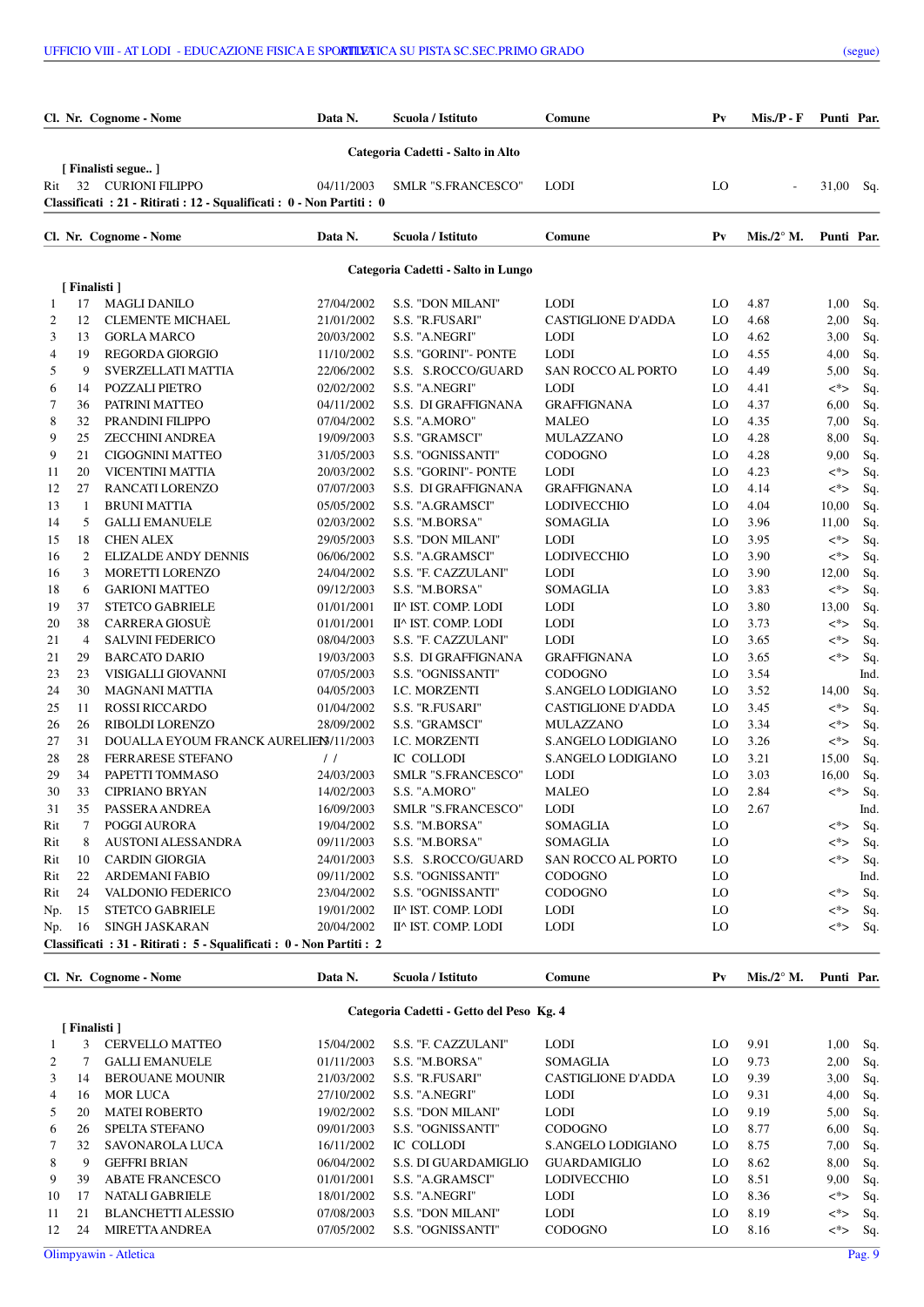|     |    | Cl. Nr. Cognome - Nome                                             | Data N.    | Scuola / Istituto                        | Comune                     | $P_{V}$ | $Mis. /2^{\circ} M.$ | Punti Par. |      |
|-----|----|--------------------------------------------------------------------|------------|------------------------------------------|----------------------------|---------|----------------------|------------|------|
|     |    |                                                                    |            | Categoria Cadetti - Getto del Peso Kg. 4 |                            |         |                      |            |      |
|     |    | [Finalisti segue]                                                  |            |                                          |                            |         |                      |            |      |
| 13  | 4  | <b>LEOCATA FEDERICO</b>                                            | 22/02/2002 | S.S. "F. CAZZULANI"                      | <b>LODI</b>                | LO      | 7.99                 | <*>        | Sq.  |
| 14  | 35 | <b>MANZONI GABRIELE</b>                                            | 26/04/2002 | S.S. "A.MORO"                            | <b>MALEO</b>               | LO      | 7.95                 | 10,00      | Sq.  |
| 15  | 23 | ZUCCOTTI MAIKOL                                                    | 06/12/2002 | S.S. "GORINI"- PONTE                     | <b>LODI</b>                | LO      | 7.85                 | 11,00      | Sq.  |
| 16  | 12 | <b>GAZZOLA DAVIDE</b>                                              | 24/10/2003 | S.S. S.ROCCO/GUARD                       | <b>SAN ROCCO AL PORTO</b>  | LO      | 7.83                 | 12,00      | Sq.  |
| 17  | 40 | <b>BERTOLOTTI DAVIDE</b>                                           | 01/01/2001 | <b>S.S. DI S.MARTINO</b>                 | <b>S.MARTINO IN STRADA</b> | LO      | 7.81                 | 13,00      | Sq.  |
| 18  | 38 | <b>RAIMONDI COMINE GUIDO</b>                                       | 30/07/2002 | SMLR "S.FRANCESCO"                       | <b>LODI</b>                | LO      | 7.57                 | 14,00      | Sq.  |
| 19  | 31 | DELLA ROCCA SIMONE                                                 | 24/04/2002 | S.S. "GRAMSCI"                           | <b>MULAZZANO</b>           | LO      | 7.43                 |            | Ind. |
| 19  | 37 | <b>FERRARI SIMONE</b>                                              | 13/08/2002 | SMLR "S.FRANCESCO"                       | <b>LODI</b>                | LO      | 7.43                 | $\lt^*$    | Sq.  |
| 21  | 41 | <b>RUGGERO LUCA</b>                                                | 01/01/2001 | S.S. "A.GRAMSCI"                         | <b>LODIVECCHIO</b>         | LO      | 7.35                 | $\lt^*$    | Sq.  |
| 22  | 25 | <b>TAFA SAMUELE</b>                                                | 31/10/2002 | S.S. "OGNISSANTI"                        | <b>CODOGNO</b>             | LO      | 7.22                 |            | Ind. |
| 23  | 33 | <b>BORSA DANIEL</b>                                                | 10/07/2003 | I.C. MORZENTI                            | S.ANGELO LODIGIANO         | LO      | 7.21                 | 15,00      | Sq.  |
| 24  | 30 | <b>TANDA MATISSE</b>                                               | 18/09/2002 | S.S. "GRAMSCI"                           | <b>MULAZZANO</b>           | LO      | 7.18                 | 16,00      | Sq.  |
| 25  | 29 | ALBORGHETTI FABIO                                                  | 29/01/2003 | S.S. "GRAMSCI"                           | <b>MULAZZANO</b>           | LO      | 7.09                 | $\lt^*$    | Sq.  |
| 26  | 22 | <b>ALAMI HAMEDANE YOUSSEF</b>                                      | 22/01/2003 | S.S. "GORINI"- PONTE                     | <b>LODI</b>                | LO      | 7.04                 | $\lt^*$    | Sq.  |
| 27  | 5  | <b>MALUSARDI STEFANO</b>                                           | 31/05/2002 | S.S. "M.BORSA"                           | <b>SOMAGLIA</b>            | LO      | 7.00                 | $\lt^*$    | Sq.  |
| 28  | 15 | <b>TRAVERSONE IGOR</b>                                             | 26/10/2002 | S.S. "R.FUSARI"                          | <b>CASTIGLIONE D'ADDA</b>  | LO      | 6.96                 | <*>        | Sq.  |
| 29  | 34 | <b>CARVANA RAFFAELE</b>                                            | 01/01/2002 | I.C. MORZENTI                            | S.ANGELO LODIGIANO         | LO      | 6.78                 | <*>        | Sq.  |
| 30  | 36 | <b>COSTA MIRKO</b>                                                 | 18/02/2002 | S.S. "A.MORO"                            | <b>MALEO</b>               | LO      | 6.38                 | $\lt^*$    | Sq.  |
| Np. | -1 | <b>RUGGIERO LUCA</b>                                               | 09/07/2003 | S.S. "A.GRAMSCI"                         | <b>LODIVECCHIO</b>         | LO      |                      | $\lt^*$    | Sq.  |
| Np. | 2  | <b>ABATE FRANCESCO</b>                                             | 24/11/2002 | S.S. "A.GRAMSCI"                         | <b>LODIVECCHIO</b>         | LO      |                      | $\lt^*$    | Sq.  |
| Np. | 6  | <b>FRANCINI ANASTASIA</b>                                          | 21/06/2002 | S.S. "M.BORSA"                           | <b>SOMAGLIA</b>            | LO      |                      | <*>        | Sq.  |
| Np. | 8  | <b>LOMI ARIANNA</b>                                                | 13/02/2003 | S.S. "M.BORSA"                           | <b>SOMAGLIA</b>            | LO      |                      | $<^*>$     | Sq.  |
| Np. | 10 | <b>BOIOCCHI ADELE</b>                                              | 17/12/2002 | S.S. DI GUARDAMIGLIO                     | <b>GUARDAMIGLIO</b>        | LO      |                      | <*>        | Sq.  |
| Np. | 11 | <b>FIGONI SILVIA</b>                                               | 09/10/2002 | S.S. DI GUARDAMIGLIO                     | <b>GUARDAMIGLIO</b>        | LO      |                      | $\lt^*$    | Sq.  |
| Np. | 13 | <b>AYALA CATERINA</b>                                              | 21/06/2003 | S.S. S.ROCCO/GUARD                       | <b>SAN ROCCO AL PORTO</b>  | LO      |                      | <*>        | Sq.  |
| Np. | 18 | <b>BERTOLOTTI DAVIDE</b>                                           | 05/10/2002 | II^ IST. COMP. LODI                      | <b>LODI</b>                | LO      |                      | $\lt^*$    | Sq.  |
| Np. | 19 | MUSTAFARAJ XHONI                                                   | 09/05/2002 | II^ IST. COMP. LODI                      | <b>LODI</b>                | LO      |                      | $\lt^*$    | Sq.  |
| Np. | 27 | PEDRAZZINI LORIS                                                   | 17/07/2003 | S.S. "OGNISSANTI"                        | <b>CODOGNO</b>             | LO      |                      |            | Ind. |
| Np. | 28 | <b>RAGGI SIMONE</b>                                                | 21/03/2002 | S.S. "OGNISSANTI"                        | <b>CODOGNO</b>             | LO      |                      |            | Ind. |
|     |    | Classificati: 30 - Ritirati: 0 - Squalificati: 0 - Non Partiti: 11 |            |                                          |                            |         |                      |            |      |

|    |             | Cl. Nr. Cognome - Nome    | Data N.    | Scuola / Istituto          | Comune                    | $P_{V}$ | Mis./2 $\mathrm{^{\circ}}$ M. | Punti Par. |     |
|----|-------------|---------------------------|------------|----------------------------|---------------------------|---------|-------------------------------|------------|-----|
|    |             |                           |            | Categoria Cadetti - Vortex |                           |         |                               |            |     |
|    | [Finalisti] |                           |            |                            |                           |         |                               |            |     |
| 1  | 32          | <b>ARRIGHI EDOARDO</b>    | 03/10/2002 | I.C. MORZENTI              | S.ANGELO LODIGIANO        | LO      | 61.14                         | 1,00       | Sq. |
| 2  | 21          | <b>BAKHALEQ MUSTAPHA</b>  | 13/05/2002 | S.S. "GORINI"- PONTE       | <b>LODI</b>               | LO      | 56.90                         | 2,00       | Sq. |
| 3  | 23          | <b>BORIOTTI ANDREA</b>    | 08/05/2002 | S.S. "OGNISSANTI"          | CODOGNO                   | LO      | 56.08                         | 3,00       | Sq. |
| 4  | 10          | <b>DELFINI ALESSIO</b>    | 08/09/2002 | S.S. S.ROCCO/GUARD         | <b>SAN ROCCO AL PORTO</b> | LO      | 53.59                         | 4,00       | Sq. |
| 5  | 38          | ROVEDA GIACOMO            | 01/01/2001 | S.S. DI GRAFFIGNANA        | <b>GRAFFIGNANA</b>        | LO      | 51.63                         | 5,00       | Sq. |
| 6  |             | CALVAGNA SEBASTIANO       | 15/10/2003 | S.S. "A.GRAMSCI"           | <b>LODIVECCHIO</b>        | LO      | 50.20                         | 6,00       | Sq. |
| 7  | 31          | PERNICE EMANUELE          | 21/03/2003 | I.C. MORZENTI              | S.ANGELO LODIGIANO        | LO      | 49.66                         | <*>        | Sq. |
| 8  | 3           | <b>TAJETTI MATTEO</b>     | 14/05/2002 | S.S. "F. CAZZULANI"        | <b>LODI</b>               | LO      | 48.21                         | 7,00       | Sq. |
| 9  | 26          | <b>NANITOMMASO</b>        | 22/10/2003 | S.S. "OGNISSANTI"          | <b>CODOGNO</b>            | LO      | 47.84                         | $\lt^*$    | Sq. |
| 10 | 15          | DAL MAGRO EDOARDO         | 08/03/2002 | S.S. "A.NEGRI"             | <b>LODI</b>               | LO      | 47.65                         | 8,00       | Sq. |
| 11 | 6           | <b>BRUGNANO LUIGI</b>     | 16/01/2003 | S.S. "M.BORSA"             | <b>SOMAGLIA</b>           | LO      | 46.67                         | 9,00       | Sq. |
| 12 | 2           | DURANTINO ALESSANDRO      | 15/11/2002 | S.S. "A.GRAMSCI"           | <b>LODIVECCHIO</b>        | LO      | 46.19                         | $\lt^*$    | Sq. |
| 13 | 14          | <b>FIORANI MATTIA</b>     | 03/12/2002 | S.S. "R.FUSARI"            | <b>CASTIGLIONE D'ADDA</b> | LO      | 45.43                         | 10,00      | Sq. |
| 14 | 19          | <b>FOGU MATTEO</b>        | 06/05/2002 | <b>S.S. "DON MILANI"</b>   | <b>LODI</b>               | LO      | 45.33                         | 11,00      | Sq. |
| 15 | 39          | ARENDELA RICCARDO         | 01/01/2001 | S.S. S.ROCCO/GUARD         | <b>SAN ROCCO AL PORTO</b> | LO      | 43.74                         | $\lt^*$    | Sq. |
| 16 | 30          | <b>CUSCIANNA GIUSEPPE</b> | 30/04/2002 | <b>IC COLLODI</b>          | S.ANGELO LODIGIANO        | LO      | 43.45                         | 12,00      | Sq. |
| 17 | 40          | <b>MERCIAI MATTEO</b>     | 01/01/2001 | S.S. "A.MORO"              | <b>MALEO</b>              | LO      | 40.80                         | 13,00      | Sq. |
| 18 | 4           | <b>TANSINI GIORGIO</b>    | 02/11/2003 | S.S. "F. CAZZULANI"        | <b>LODI</b>               | LO      | 40.61                         | $\lt^*$    | Sq. |
| 19 | 22          | PASSERINI STEFANO         | 27/03/2002 | S.S. "GORINI"- PONTE       | <b>LODI</b>               | LO      | 40.55                         | <*>        | Sq. |
| 20 | 41          | <b>SILI GIANFRANCESCO</b> | 01/01/2001 | II^ IST. COMP. LODI        | <b>LODI</b>               | LO      | 40.46                         | 14,00      | Sq. |
| 21 | 16          | <b>NAVA GIACOMO</b>       | 15/01/2003 | S.S. "A.NEGRI"             | <b>LODI</b>               | LO      | 40.43                         | $\lt^*$    | Sq. |
| 22 | 42          | PALMIERI TOMMASO          | 01/01/2001 | S.S. "GRAMSCI"             | <b>MULAZZANO</b>          | LO      | 39.35                         | 15,00      | Sq. |
| 23 | 43          | QUIRINO ANTONIO           | 01/01/2001 | S.S. "GRAMSCI"             | <b>MULAZZANO</b>          | LO      | 39.28                         | $\lt^*$    | Sq. |
| 24 | 44          | <b>FILIPPAZZI GIORGO</b>  | 01/01/2001 | S.S. "GRAMSCI"             | <b>MULAZZANO</b>          | LO      | 38.66                         | <*>        | Sq. |
| 25 | 45          | SEMINARI GIOVANNA         | 01/01/2001 | II^ IST. COMP. LODI        | <b>LODI</b>               | LO      | 38.45                         | <*>        | Sq. |
| 26 | 5           | <b>CARRERA MATTIA</b>     | 10/02/2003 | S.S. "M.BORSA"             | <b>SOMAGLIA</b>           | LO      | 37.84                         | $\lt^*$    | Sq. |
| 27 | 36          | ZONCADA LORENZO VIRGILI   | 22/05/2003 | SMLR "S.FRANCESCO"         | <b>LODI</b>               | LO      | 37.62                         | 16,00      | Sq. |
| 28 | 20          | <b>ARIOLDI LUCA</b>       | 16/09/2003 | S.S. "DON MILANI"          | <b>LODI</b>               | LO      | 37.48                         | <*>        | Sq. |